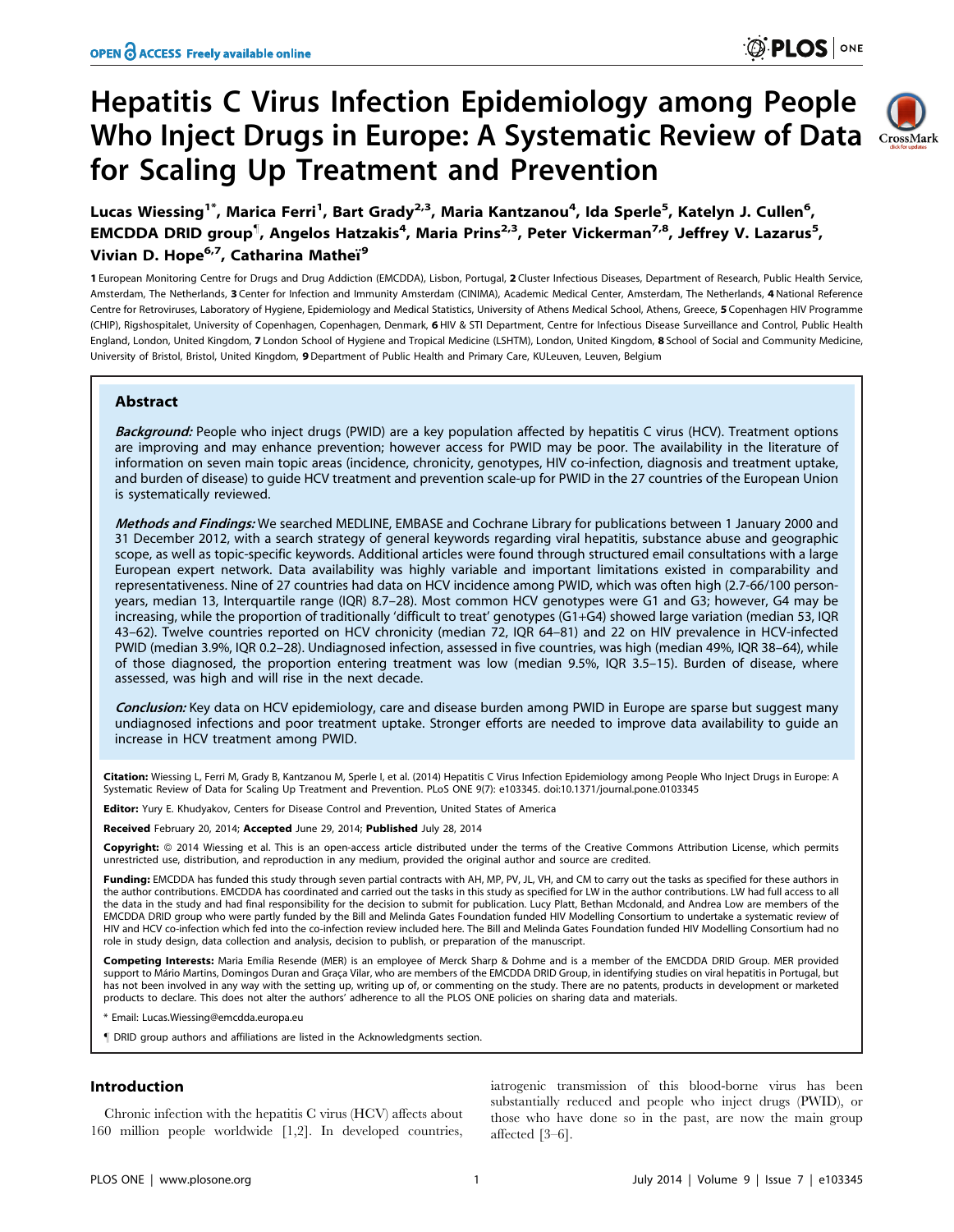HCV infection is a serious public health problem as chronically infected individuals are at risk for long-term sequelae, including liver cirrhosis and hepatocellular carcinoma [7]. Indeed, in Europe, HCV is a leading cause of cirrhosis and primary liver cancer [8]. Since 2001, effective treatment with pegylated interferon and ribavirin has been available. In recent years, there have been advances in treatment with the development of direct acting antiviral (DAA) therapy [9]. PWID in many countries still have limited access to HCV treatment, despite multiple studies providing evidence that this population can be successfully treated [10–17] only 1–6% of HCV-infected current and former PWID in the United States, Canada, and Australia were treated [14–16,18– 20]. The low uptake of treatment among PWID is due to both physician and patient-associated factors. Firstly, physicians' concerns about adherence, other co-morbidities including HIV co-infection, treatment side-effects and the potential for reinfection may lead to treatment being withheld [5,10,21,22]. Secondly, poverty, psychiatric co-morbidities, poor social support and stigma are common among PWID and may result in HCV treatment not being viewed as a priority for them [23–25]. Other barriers may relate to educational level, problems with accessing diagnostic tests (e.g. in non-urban regions or when access to primary care is difficult), and entering specialist referral pathways [26,27].

Treatment is likely to have a synergistic impact on HCV prevention efforts. Modelling studies suggest that antiviral treatment could play an important, and cost-effective, role in preventing HCV in PWID by reducing the number at risk of transmitting HCV [28–31].

In Europe, many countries have implemented harm reduction programmes [32,33] as well as health insurance systems to cover treatment costs of PWID (several including DAA). Therefore, access to HCV treatment should be feasible [34,35] and recent European clinical guidelines state it must be considered for PWID [36]. Although national treatment guidelines have varied substantially and have often been highly restrictive with regard to PWID [37,38], the experience in some European countries has shown that it is possible to expand HCV diagnosis, prevention and treatment of PWID [6,34,39–42]. Key data elements to inform HCV treatment scale-up for PWID cover epidemiological data on the prevalence, dynamics and characteristics of the epidemic, estimates of future burden of disease and associated healthcare needs [39,43–47].

To assess data availability for informing a potential future scale up of HCV treatment (including 'treatment for prevention') among PWID in Europe, we performed a systematic review of the literature published between 2000–2012, covering the epidemiology of HCV infection, treatment uptake and estimates of the future burden of disease among PWID in European countries (the EU 27) to complement existing routinely collated data (for example on antibody prevalence and harm reduction service provision as collected by EMCDDA – see Table S2 in Webappendix S1) [4,44,48,49]. Most of these data might be equally important to informing overall HCV prevention policies. (Further detail on the rationale and importance of these data for HCV treatment and prevention policies is given in Table 1 and Discussion, while Table 2 summarises what this study adds to current knowledge.).

Our overall research question was: 'What data is available in European Union countries to inform a potential scale-up of HCV treatment (for prevention) among PWID?' This was operationalised into five specific questions, covering seven topic areas, all limited to HCV infection among PWID in Europe:

- 1) What is the incidence of infection?
- 2) What proportion of infections become chronic?
- 3) What are infection characteristics, in terms of genotypes and HIV co-infection?
- 4) What proportions of infected are undiagnosed and, of those diagnosed, enter antiviral treatment?
- 5) What estimates exist of the future burden of disease?

## Methods

Seven separate systematic reviews of the literature were performed, covering HCV incidence, chronicity rates, genotype distribution, HIV co-infection, undiagnosed chronic hepatitis C (CHC) cases, HCV treatment uptake, and burden of disease. Study references were identified through searches of MEDLINE, EMBASE and the Cochrane Library databases for articles published in any language between 1 January 2000 and 31 December 2012. A standard search strategy was agreed (Webappendix S1) with general keywords regarding viral hepatitis, substance abuse and geographic scope (Table 3), as well as seven search strings with topic area-specific keywords. Additional articles were found through structured email consultations with a large European expert network (on substance use and infectious diseases, including viral hepatitis (see Acknowledgments)) covering each of the 27 countries (Table 4). The protocol was consistent with the PRISMA criteria [58]. Search results per topic area were screened for relevance independently by two researchers on the basis of title and abstract and results compared, retaining articles in case of doubt. Duplicates between the three databases were removed. The remaining articles were retrieved and evaluated independently by two researchers on the basis of the full article text using agreed selection criteria across all seven topic areas. Studies were included for the 27 EU member states. Non-English articles were evaluated with the help of native speakers, country experts and online translation services (Google Translate and BabelFish) and if necessary and possible by contacting the authors. Additional inclusion criteria were reporting data collected since 1990 (except for Burden of disease, due to the long-term perspective of modelling projections). Quality criteria for inclusion (Web-appendix S1) were to have a clearly defined study population of PWID only (having ever injected drugs) or data provided for PWID separately, consistency and clarity of the data reported and an unselected sample of PWID with regard to gender or HBV/HIV co-infection (except for Burden of disease, where due to the small number of studies found, two studies based on HIV co-infected samples were included). Sample sizes below  $n = 10$  were excluded except if they provided the only data for a country on a topic area. For articles excluded in this phase the reasons for this were noted. Data were extracted from the remaining articles into tables for each of the topic areas (Tables S3–S10 in Web-appendix S2) and the reference lists were checked for further studies. Multiple publications for one study were consolidated and treated as one entry, in order to maximise information available per study. Data were presented untransformed (Incidence, Burden of disease) or, where possible, pooled weighted prevalences (median, average, range in %) were calculated per country (Chronicity, Genotypes, Co-infection, Diagnosis, Treatment entry) and study type/setting (Incidence, Chronicity, Diagnosis, Treatment entry). Data availability per country was crudely assessed by the number of (out of seven) topic areas where data were available (Table 4). For Genotypes the sum of the proportions of 'difficult to treat' genotypes (1 and 4) [36,59,60] is presented (Table 4). For Co-infection the correlation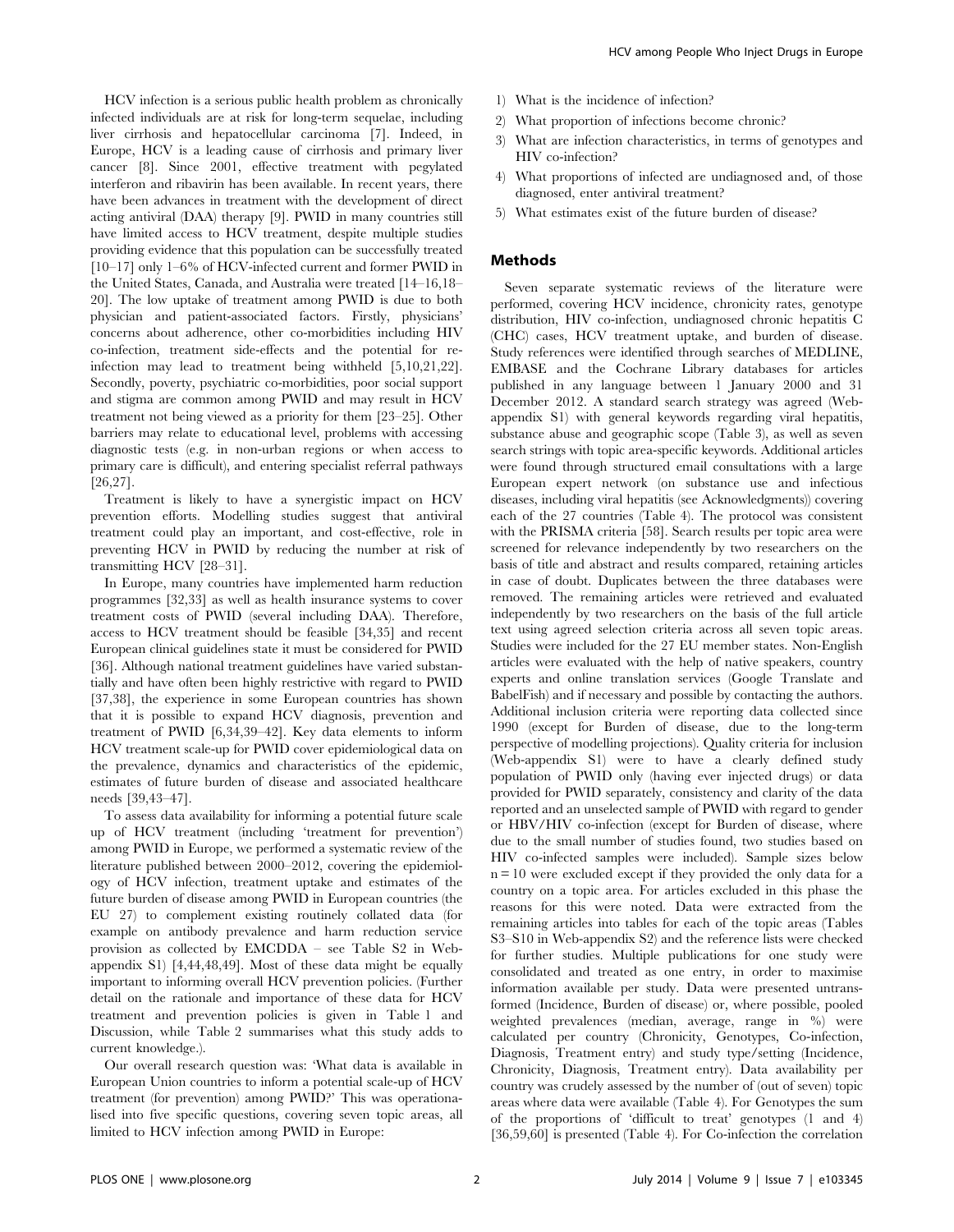Table 1. Data items reviewed and their rationale for HCV policy.

1. HCV incidence in PWID: complement available prevalence data by giving an estimate for level of recent infections, a direct measure of (treatment for) prevention effectiveness as well as being important for future burden estimates.

2. Chronicity of infections: allow interpreting antibody prevalence data in terms of current and projected future prevalence of infection and treatment need.

3. Genotypes: predictor of current treatment outcomes, Genotypes 1 and 4 are traditionally hard to treat. New treatments may overcome this problem but are not yet implemented at scale and there are important costs issues.

4. HIV co-infection: predictor of current treatment outcomes and mortality (new treatments may overcome this: see previous point).

5. Undiagnosed proportion: extent of under-diagnosis and linkage to care and treatment.

6. Treatment entry: measure of treatment coverage and accessibility.

7. Burden of disease: projections of future costs to the health care system and wider society, important when considering investment into treatment

doi:10.1371/journal.pone.0103345.t001

was assessed with HIV prevalence. Overall, a meta-analysis was considered outside the scope of this review, although for one topic (Chronicity) a limited analysis was performed (Web-appendix S3).

## Results

Overall the systematic search retrieved 2,955 references to publications. After removal of duplicates and clearly irrelevant references, we screened 1,552 references on the basis of title and abstract. 528 articles were retrieved and obtained in full text, of which 144 were included in the quantitative synthesis. The stepwise description of selection and inclusion of studies is depicted in a flowchart in Figure 1. Followed below are detailed study questions, main findings and results for each of the seven topic areas reviewed.

#### Incidence

Study questions. What is the incidence of HCV infection among PWID in Europe and how has this been measured? How does incidence vary between countries?

Main findings. Data are sparse across Europe and are not easily comparable. The data suggests that incidence is highly variable in the populations studied (Figure 2).

Studies included. Studies were included that had directly measured incidence of hepatitis C infection in PWID, by using one of the following approaches: 1) a cohort or follow-up study 2) detection of HCV RNA in the absence of anti-HCV in a crosssectional study 3) assessing anti-HCV avidity in a cross-sectional study. Studies that had indirectly estimated incidence from HCV prevalence data, for example using force of infection calculations, were excluded. 27 studies, from nine countries, reported the incidence of primary HCV infection (Czech Republic, Denmark,

Ireland, Finland, France, Netherlands, Sweden, Spain, UK; Table 4). Four countries had undertaken more than one (Czech Republic, Ireland, Sweden, UK); most studies had been undertaken in UK ( $n = 16$ , 59%). Three studies measured re-infection (Germany, Netherlands, UK; Table 4) (Table S3 in Webappendix S2). [61–89].

Study design. Incidence of primary HCV infection had been measured in 17 follow-up studies, and in ten cross-sectional studies (nine used HCV RNA in the absence of anti-HCV and one anti-HCV avidity to estimate HCV incidence).

Population. For primary HCV infection, three studies recruited PWID from community settings, 19 through health services (including needle and syringe programmes) and three from both settings. Two were in custodial settings. The re-infection studies were in clinical settings.

Findings. The number of PWID at risk of primary infection in studies undertaken outside of custodial settings ranged from 27 (Spain, 'new PWID': injecting less than 2 years) [68] to 2,532 (UK, 'ever PWID': having ever injected drugs) [82]; (median:168 people; mean 424). The measured incidence of primary HCV infection varied from 2.7–3.2/100PY in one UK study (ever PWID) [82] to 66/100PY in a study from Ireland (ever PWID) [66]. The median incidence was 13/100PY (Interquartile range (IQR) 8.7–28, mean 19/100PY). In the eleven studies only including current/recent PWID the incidence was higher than in the remaining studies (median 26/100PY IQR 9.4–35 vs. median 12/100PY IQR 9.0–16), and ranged from 5.2/100PY years to 42/ 100PY (both UK) [74,85]. The two studies in custodial settings were small, with only eight (25/100PY, Denmark, ever PWID) [86] and 69 (12/100PY, UK, ever PWID) [76,87] participants. The three small studies of HCV re-infection reported incidences of

#### Table 2. What is known and what this study adds.

1. More specialised reviews have been carried out [43,50–56], but no systematic review has provided a comprehensive overview [57], across multiple topic areas, of available data to inform hepatitis C treatment scale-up (including prevention) among PWID in a large region of the world.

2. Our review found that the majority of available studies published between 2000–2012 focused on HCV prevalence, treatment and on the genotype characterisation of patients with HCV, while very few investigated the burden of disease. In some of the topic areas data was scarce, in particular for recent years (2006–2012).

3. Incidence of HCV infection in PWID in the EU varies greatly, but can be as high as 66/100 person years (PY). Chronicity rates vary both above and under the expected 75% [56]. Genotypes 1 and 3 predominate among PWID, but 4 appears to be increasing, while the proportion of 'difficult to treat' genotypes (1+4) shows large variation (17–91%, median 53%). The prevalence of HIV co-infection in HCV-infected PWID varies widely (0–70%, median 3.9%), correlating closely with but generally higher than overall HIV prevalence among PWIDs.

4. Half of the chronically infected PWID were unaware of their infection, and, of those diagnosed, only one in ten entered treatment for Hepatitis C.

5. This study highlights major information gaps regarding epidemiology, diagnosis, treatment entry and burden of disease of hepatitis C infection in PWID in most European Union countries, potentially hampering HCV treatment scale up.

doi:10.1371/journal.pone.0103345.t002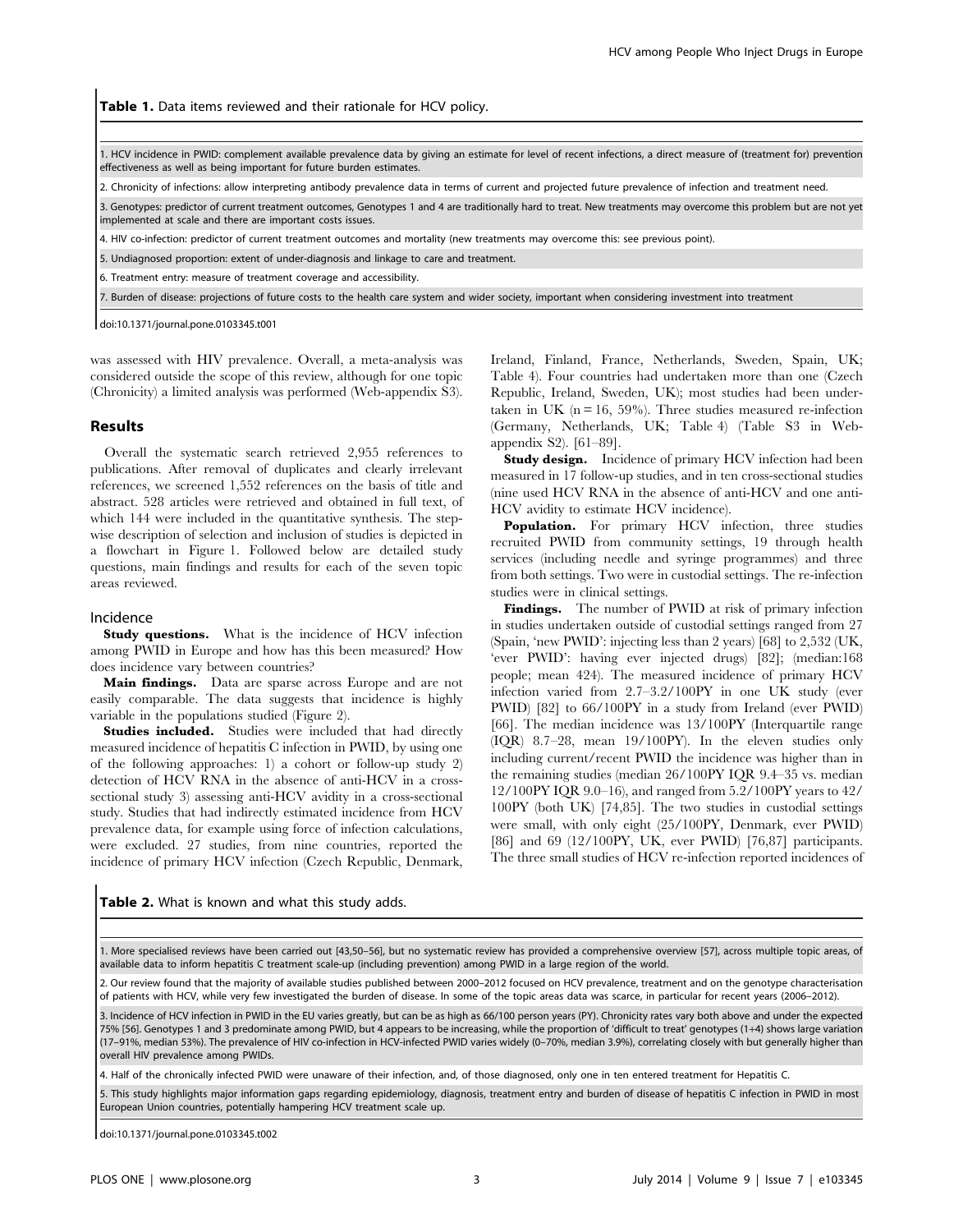General terms across all topic areas: (''Substance Abuse, Intravenous''[Mesh] OR ''IDU'' OR ''IDUs'' OR ''PWID'' OR ''IVDU'' OR ''IVDUs'' OR ''intravenous drug'' OR ''injecting drug'' OR ''intravenous substance'' OR ''Injection drug'' OR ''inject drugs'') AND (''Hepatitis C''[Mesh] OR ''hepatitis C'' OR ''HCV'') as well as country specific terms.

Additional search strings per topic area: 1) Incidence: ''incidence'', 2) Chronicity: HCV-RNA[All Fields] OR (''genotype''[MeSH Terms] OR ''genotype''[All Fields]) OR persistence[All Fields] OR (''viraemia''[All Fields] OR ''viremia''[MeSH Terms] OR ''viremia''[All Fields]), 3) Genotype: ''genotype''[tiab] OR ''subtype''[tiab] OR ''molecular epidemiology" [tiab], 4) Co-infection: HIV or "HIV"[Mesh] or "hiv\*", 5) Diagnosis: "test"[tiab] OR "prevalence"[tiab] OR "proportion"[tiab] OR "referral"[tiab] OR ''trend''[tiab] OR ''screening''[tiab] OR ''diagnostics''[tiab] OR ''surveillance''[tiab] OR ''unidentified''[tiab] OR ''diagnosis''[tiab] OR ''undiagnosed''[tiab], 6) Treatment: ''antiviral''[tiab] OR ''treatment''[tiab] OR ''therapeutics''[tiab] OR ''access to treatment''[tiab], 7) Burden of Disease: Cost-effectiv\* [tiab] OR burden [tiab] OR daly [tiab] OR qaly[tiab] OR morbidity [tiab] OR mortality[tiab] OR ''Cost of Illness''[Mesh] OR illness cost\*[tiab] OR incremental cost-effectiveness ratio [tiab] OR Cost-Benefit Analysis [Mesh].

Country specific terms: Web-appendix S1.

doi:10.1371/journal.pone.0103345.t003

6.9/100PY following a negative HCV RNA test result ( $N = 347$ , UK, ever PWID) [83],  $3.4/100$ PY (N = 11, Netherlands, ever PWID) [88] and 0–4.1/100PY following treatment induced viral clearance  $(N = 18$ , Germany, ever PWID) [89].

## Chronicity

Study questions. What is the prevalence of chronic HCV infection among anti-HCV positive PWID in Europe? How does chronicity vary by setting, demographics, duration of injecting, and co-infection status?

Main findings. Available data on HCV-RNA rates in anti-HCV positive PWID show considerable variation (Table 4, Figure 3).

Studies included. Twenty-seven studies met the inclusion criteria [81,82,90–116] from fourteen countries (Table 4). These investigated the prevalence of HCV-RNA in 28 populations which included 10,263 anti-HCV positive PWID. Three additional studies were included that investigated the development of chronic infection in 98 PWID acutely infected with HCV [117–119]. (Table S4 in Web-appendix S2).

Study design. Nine cohort studies [100,103,105,109,113, 115,117–119], and 21 cross-sectional studies tested HCV-RNA using PCR as a marker for chronic infection [81,82,90– 99,101,102,104,106–108,111,112,114,116].

Population. PWID were recruited in drug treatment centres, general practices, gastroenterology and hepatology units, infectious diseases and genitourinary medicine clinics, and in the community.

Findings. The level of chronic infection in anti-HCV positive PWID ranged between 53% and 97% with a median of 72% (IQR 64–81%). The proportion of acute HCV infections among PWID progressing to chronic infection varied between 0% and 56%.

Based on seven studies with mean age [90,91,96,103, 106,111,115] and four studies with mean duration of injecting drug use of the anti-HCV positive PWID [91,96,111,113] a significant positive linear relation was observed between chronicity rate and both mean age of the population (Regression coefficient =  $0.14$ ; 95% CI: 0.00–0.28; P = 0.046) and mean duration of injecting drug use (Regression coefficient = 0.18; 95% CI: 0.02– 0.34;  $P = 0.026$ ). Based on the results of three studies [92,110,116]



Figure 1. Flow diagram of study selection aggregated over the seven topic areas reviewed. doi:10.1371/journal.pone.0103345.g001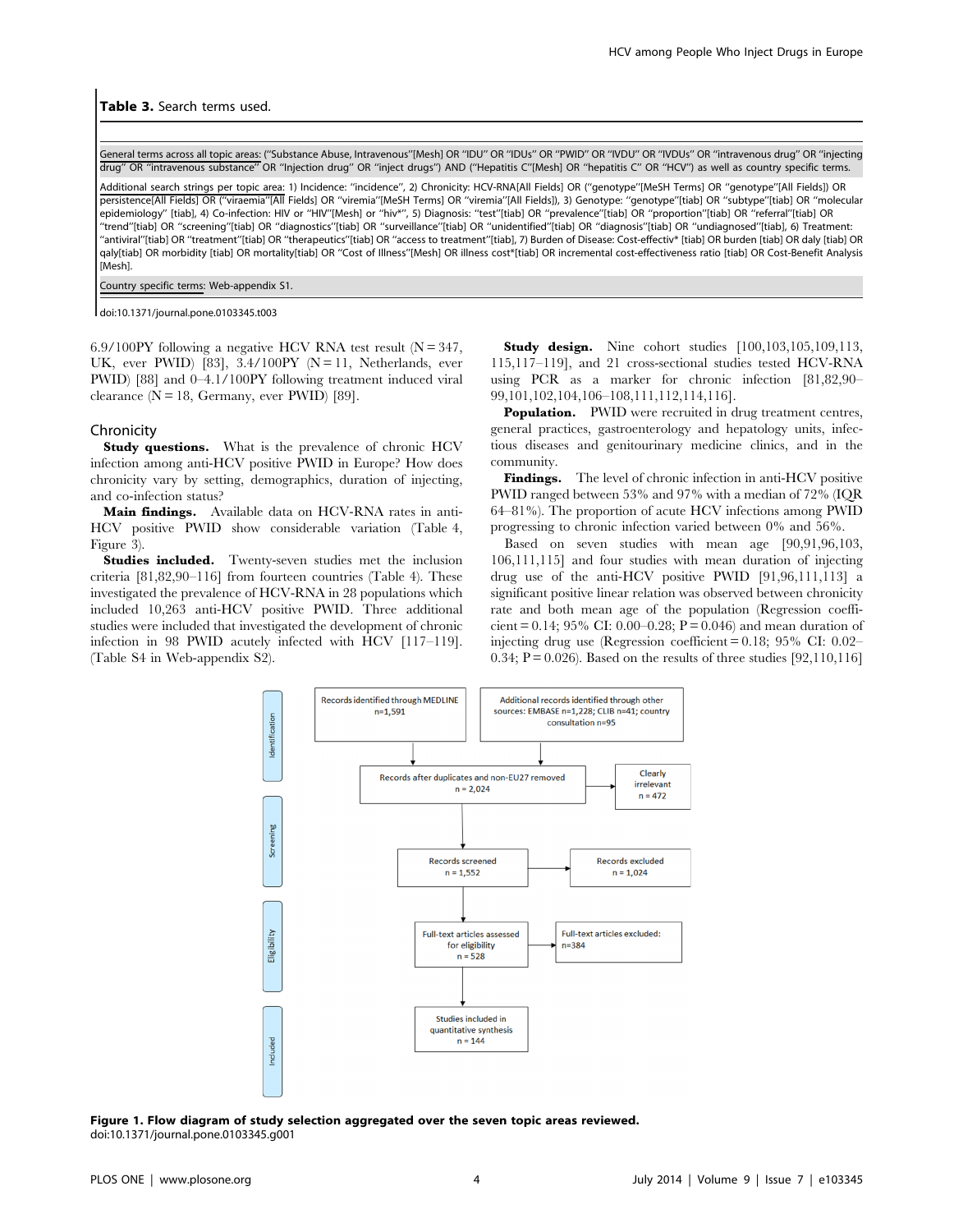

Figure 2. Incidence of HCV infection in PWID (per 100 person years). doi:10.1371/journal.pone.0103345.g002

a significant relationship between HIV-co-infection (OR 1.67, 95% CI 1.07-2.60;  $P = 0.0025$  and chronicity rate was observed. Based on the results of five studies a statistically significant association was found between male gender (OR 1.64, 95% CI 1.06–2.55; P = 0.016) [90,91,108,110,116] and chronicity rate. Only two studies had examined variation in the prevalence of HCV chronicity by HBV serostatus, and found no association (OR 0.99, 95% CI 0.63–1.57;  $P = 0.978$ ) [91,110]. Furthermore, the pooled average chronicity prevalence in the studies conducted in gastroenterology or hepatology units (84%, 95% CI: 74–91) was significantly higher than in the studies conducted in other settings  $(71\%, 95\% \text{ CI: } 67-75)$  (O-value = 5.292; df = 1; P< 0.021). Finally, no geographic trends could be detected.

## Genotypes

Study questions. What is the genotype distribution in PWID in Europe, and is it changing over time? What is the proportion of traditionally 'difficult to treat' genotypes (1 and 4)?

Main findings. HCV genotypes 1 and 3, (subtypes 1a and 3a), are the most commonly identified among PWID in Europe. Genotype 4 may be increasing. The proportion of the more 'difficult to treat' genotypes (1+4) showed large variation (17–91%, median 53%, IQR 43–62%).

Studies included. 43 studies met the inclusion criteria. Data were available from 20 European countries [81,82,91,92,94– 97,102,103,106,108,111–113,115,120–147]. (Table 4, Figure 4 and Table S5 in Web-appendix S2).

Study design. Eighteen cohort and twenty-five cross-sectional studies. HCV infection was mainly confirmed by enzyme immunoassays, immunoblot assays and RT-PCR. HCV genotypes/subtypes were determined by reverse hybridization assay and restriction fragment length polymorphisms (RFLPs) assay, sequencing and other PCR-based methods.

Population. A total of 6,488 HCV-infected PWID were genotyped or subtyped (range of subjects: 11–865). PWID were: a) enrolled in drug treatment, screening or national survey programs,

b) regularly monitored in drug treatment centres, or c) hospitalised in or referred to specified units.

Findings. HCV subtype 1a dominates in Portugal [140], Spain [142,143] and The Netherlands [113,144], while it is also common in the Czech Republic [97] and the UK [81,115,145]. HCV subtype 1b prevails in Bulgaria [95], Czech Republic [122], Estonia [123] and Romania [111].

HCV genotype 2 is relatively uncommon with the exception of Greece [106,132], Lithuania [138], Sweden [112] and the UK [82,145,147]. Genotype 3 predominates in Greece [106,129, 130,133,134], Poland [139] and Slovenia [141] and is common in Austria [120], Belgium [91], France [103,125] and Italy [136,137]. Subtype 3a dominates in Belgium [92], Cyprus [96] and France [102,124]. In Ireland, HCV genotypes 1 and 3 are equally distributed (48%) [108].

Levels of genotype 4 are particularly high in Southern European countries (Greece [130,133,134], Italy [136,137], Portugal [140] and Spain [142,143]) compared to Western ones (France [102,125], Belgium [91,92] and The Netherlands [113,144]. The lowest rates of genotype 4 were reported in Lithuania [138], Sweden [112], Czech Republic [97,122], and UK [146,147]). Genetic diversity of genotype 4 suggests that this genotype is emerging among PWID and among the general population (e.g. 4a in Portugal [140] and Germany [127,128], 4d in Portugal [140] and The Netherlands [113] and 4f in Italy [137]). Overall, the proportion of 'difficult to treat' genotypes (1+4) varies strongly, from 17% in Lithuania to 76–91% in the Czech Republic (Table 4) with a median of 53% (range 17–91%, IQR 43–62%).

Increasing levels of mixed infections are observed, by either different HCV genotypes (Italy 1b/3a [137], Germany 2a/3b [128] and Sweden 1a/2b, 1b/2a, 1a/4, 1b/2b [112]) or different subtypes of the same genotype (Spain 2a/2c and 4c/4d [143], Belgium 4c/4d [92], The Netherlands 2a/2b [113], and Sweden 2a/2b [112]). This is most likely due to the implementation of newer line probe assays with higher capability in detecting HCV subtypes.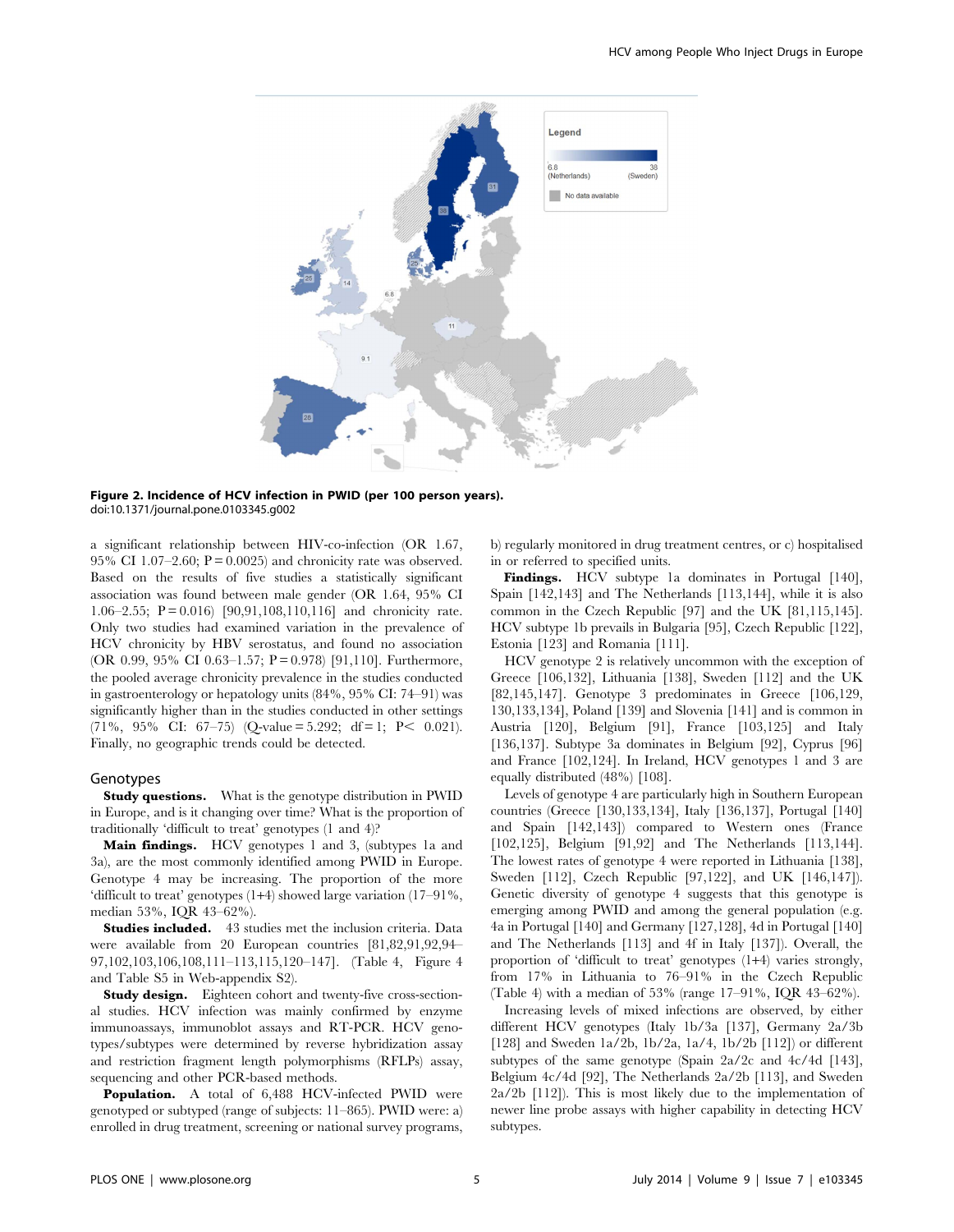**Table 4.** HCV infection among people who inject drugs in the European Union - availability by country of key data to scale up antiviral treatment (figures that include data since<br>2006 (inclusive) are shown in **bold** and f Table 4. HCV infection among people who inject drugs in the European Union - availability by country of key data to scale up antiviral treatment (figures that include data since 2006 (inclusive) are shown in bold and figures not included in the final analyses are in square brackets []).

|                   | Incidence /100PY<br>infection of HCV<br>[reinfection]<br>of primary<br>in PWID | HCV RNA (%) among<br>PWID (range:number<br>Chronicity: weighted<br>mean prevalence of<br>antibody positive<br>of studies:overall<br>sample size) | and 4 among PWID (%)<br>studies:overall sample<br>prevalence of the sum<br>size: G1/G2/G3/G4)@<br>of HCV genotypes 1<br>trange:number of<br>1 or 4:<br>mean<br>Genotype<br>weighted | <b>HCV antibody positive</b><br>weighted mean HIV<br>overall sample size)<br>prevalence among<br>number of studies:<br>PWID (%) (range:<br>Co-infection HIV: | positive PWID (ab or RNA)<br>mean proportion HCV<br>who were undiagnosed<br>studies: overall sample<br>Diagnosis: weighted<br>(%)(range:number of<br>size) | proportion HCV-infected<br><b>PWD</b> entering antiviral<br>treatment, (%) (range:<br>overall sample size)<br>number of studies:<br>Treatment entry:<br>weighted mean | from HCV infection<br>in PWID (mortality,<br><b>Burden of disease</b><br>liver disease) | areas of<br>covered<br>review<br>Topic<br>this | hepatitis<br>Written<br>exists $\#$<br>policy<br>viral |
|-------------------|--------------------------------------------------------------------------------|--------------------------------------------------------------------------------------------------------------------------------------------------|-------------------------------------------------------------------------------------------------------------------------------------------------------------------------------------|--------------------------------------------------------------------------------------------------------------------------------------------------------------|------------------------------------------------------------------------------------------------------------------------------------------------------------|-----------------------------------------------------------------------------------------------------------------------------------------------------------------------|-----------------------------------------------------------------------------------------|------------------------------------------------|--------------------------------------------------------|
| Austria           | $\mathop{\leq}\limits_{\mathop{\bf Z}}$                                        | 83 (NA:1:139) [acute 0.0<br>(NA:1:3)]                                                                                                            | 53 (NA:1:75: 48/1.3/40/5.3)                                                                                                                                                         | 0.7 \$ (NA:1:309)                                                                                                                                            | ≸                                                                                                                                                          | lint-nonclin 12<br>(MA:1:141)                                                                                                                                         | ₹                                                                                       | 4/7                                            | Yes                                                    |
| Belgium           | $\mathop{\mathsf{S}}\limits_\mathsf{Z}$                                        | 78 \$ (67-95:3:627)                                                                                                                              | 50 \$ (47–52:2:271:41/<br>1.7/47/9.1)                                                                                                                                               | Multisite 4.9 (2.1-<br>5.9:2:485)                                                                                                                            | $\lessgtr$                                                                                                                                                 | $\lessgtr$                                                                                                                                                            | $\lessgtr$                                                                              | 3/7                                            | ş                                                      |
| <b>Bulgaria</b>   | $\frac{4}{2}$                                                                  | 78 (NA:1:147)                                                                                                                                    | :2:133:61/0.0<br>61 (35-65<br>38/0.0)                                                                                                                                               | Sofia 3.9 (NA:1:955)                                                                                                                                         | $\lessgtr$                                                                                                                                                 | $\leq$                                                                                                                                                                | $\lessgtr$                                                                              | 3/7                                            | $\frac{1}{2}$                                          |
| Cyprus            | $\lessapprox$                                                                  | 70 (NA:1:20)                                                                                                                                     | 4: 43/0.0/57/<br>43 (NA:1:1<br>$\overline{0}$                                                                                                                                       | $0.0$ $$$ (NA:1:40)                                                                                                                                          | ₹                                                                                                                                                          | $\lessgtr$                                                                                                                                                            | ₹                                                                                       | 3/7                                            | ş                                                      |
| Republic<br>Czech | 2005), Karvina: 15<br>$(1998 - 2001)$                                          | Multisite 11 \$ (2002-69 \$ (59-71:2:546)                                                                                                        | :2:275:79/0.4/<br>16-91) 64<br>20/0.0                                                                                                                                               | Multisite 0.0 \$ (0.0-<br>0.0:4:873)                                                                                                                         | ≨                                                                                                                                                          | ≨                                                                                                                                                                     | ≨                                                                                       | 4/7                                            | No&                                                    |
| Denmark           | Nyborg prison: 25<br>(1996–97)                                                 | 67 \$ (53-68:3:3615)                                                                                                                             | ≸                                                                                                                                                                                   | Nyborg prison 0.0<br>$(0.0 - 0.0 : 2 : 268)$                                                                                                                 | 46 \$ (NA:1:9463)<br>(ab or RNA)                                                                                                                           | ≸                                                                                                                                                                     | Observed mortality<br>$$:$ MR 12 / 100<br>$(1995 - 2006)$                               | 5/7                                            | Yes                                                    |
| Estonia           | $\frac{4}{2}$                                                                  | $\lessgtr$                                                                                                                                       | 63 (NA:1:35: 63/0.0/37/0.0)                                                                                                                                                         | 62 (NA:1:374)                                                                                                                                                | ≨                                                                                                                                                          | ≨                                                                                                                                                                     | ≸                                                                                       | 1/7                                            | $\frac{1}{2}$                                          |
| Finland           | Helsinki, Tampere and<br>Turku: 31 (2000-2002)                                 | ≨                                                                                                                                                | ≸                                                                                                                                                                                   | $\frac{1}{2}$                                                                                                                                                | ≨                                                                                                                                                          | ≸                                                                                                                                                                     | ≨                                                                                       | 17                                             | ş                                                      |
| France            | Northeast: 9.1 (1999- 81 \$ (73-85:5:785)<br>2000)                             |                                                                                                                                                  | 55 (52–60:4:1174:46/2.5/37/<br>9.1)                                                                                                                                                 | Multisite 18 (2.4-<br>68:4:1444)                                                                                                                             | 30 \$ (NA:1:91) (ab)                                                                                                                                       | (8.8-28:3:1421), int-nonclin<br>19:3:2453) [obs-clin 25 \$<br>$\frac{3}{2}$ (1.8 $\frac{1}{2}$ (1.8 $\frac{1}{2}$<br>29 (17-38:2:387)]                                | $\lessgtr$                                                                              | 6/7                                            | Yes                                                    |
| Germany           | [Re-infection: Munich:<br>0-4.1 (1997-2000)]                                   | ≸                                                                                                                                                | 61 (54-65:3:300:63/3.8/31/<br>2.6)                                                                                                                                                  | Multisite 7.1 (7.1-<br>7.2:3:681)                                                                                                                            | ≨                                                                                                                                                          | (NA:1:301) [int-din 47<br>↮<br>obs-nonclin 8.6<br>(NA:1:106)]                                                                                                         | ≸                                                                                       | 4/7                                            | ş                                                      |
| Greece            | $\lessgtr$                                                                     | $\lessgtr$                                                                                                                                       | 36 \$ (32-46:7:1774:24/<br>2.8/61/11)                                                                                                                                               | Multisite 0.8 \$£ (0.0-<br>1.7:12:8,626)                                                                                                                     | ≨                                                                                                                                                          | [obs-clin 59 (NA:1:305)]                                                                                                                                              | ≨                                                                                       | 3/7                                            | Yes&                                                   |
| Hungary           | $\stackrel{\leq}{\geq}$                                                        | ₹                                                                                                                                                | $\lessgtr$                                                                                                                                                                          | Multisite 0.0 (0.0-<br>0.0:2:396)                                                                                                                            | ≨                                                                                                                                                          | (NA:1:234) [obs-clin 29<br>obs-nonclin 0.9<br>[NA:1:123]                                                                                                              | ≨                                                                                       | 2/7                                            | ş                                                      |
| Ireland           | Dublin: 25 (2001),<br>66 (1992-1999)                                           | 63 (62-81:2:532)                                                                                                                                 | 50 (NA:1:299: 49/2.0/49/0.7)                                                                                                                                                        | ≨                                                                                                                                                            | ₹                                                                                                                                                          | obs-nonclin 10 (NA:1:29),<br>[obs-nonclin self-ab+ ever-Tx<br>4.5 (NA:1:22) int-nonclin 7.7<br>(NA:1:26)]                                                             | $\lessgtr$                                                                              | 5/7                                            | $\stackrel{\mathtt{o}}{\geq}$                          |
| Italy             | $\frac{4}{2}$                                                                  | 97 \$ (1:406) [acute 56<br>(MA:1:71)                                                                                                             | 58 (54-61:3:427:45/3.3/<br>38/13)                                                                                                                                                   | Multisite 16 (5.2-<br>23:5:3,177)                                                                                                                            | ≨                                                                                                                                                          | [int-nonclin 31 (NA:1:169)]                                                                                                                                           | ≨                                                                                       | 47                                             | ş                                                      |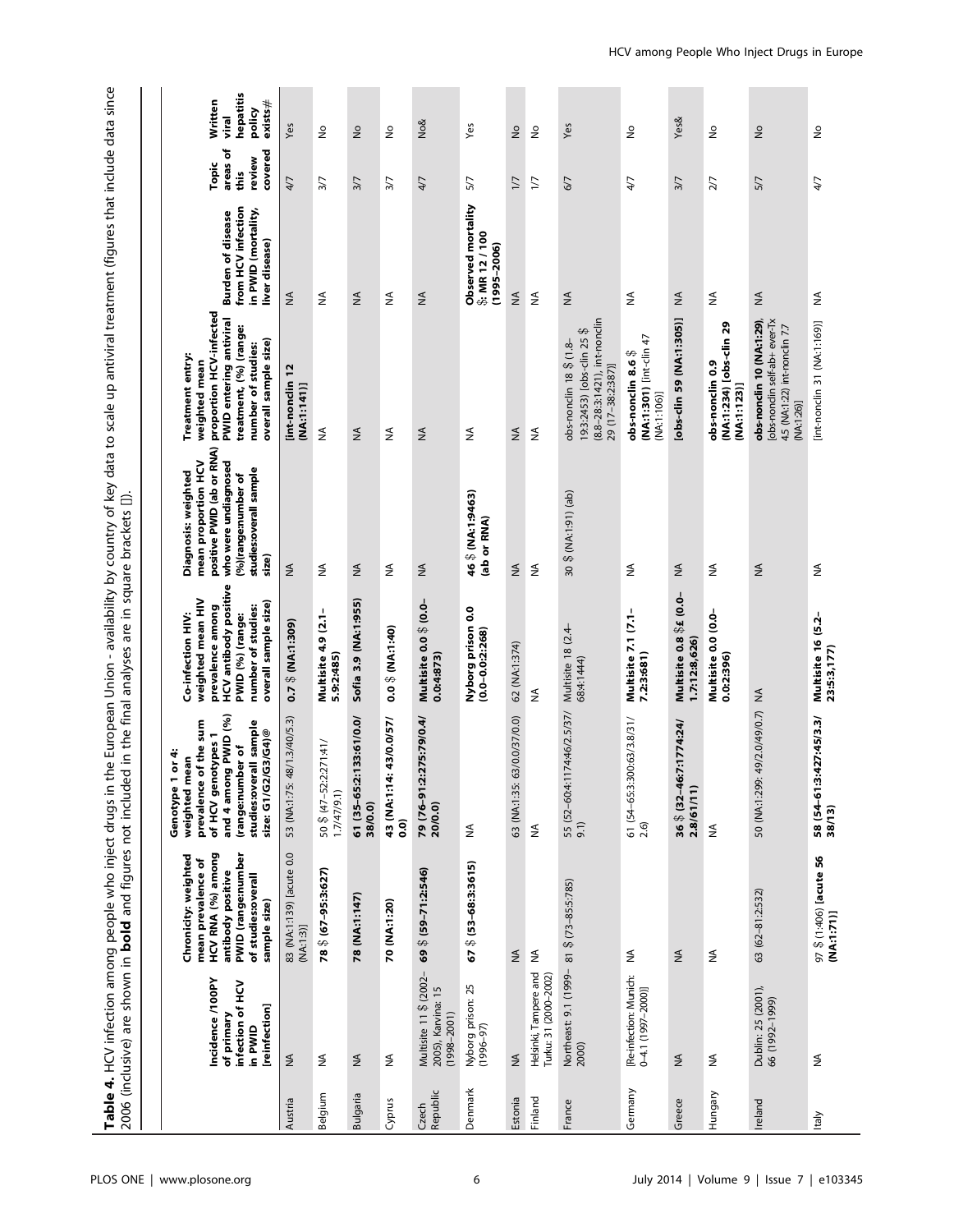Table 4. Cont. Table 4. Cont.

|               | Incidence /100PY<br>infection of HCV<br>[reinfection]<br>of primary<br>in PWID                | HCV RNA (%) among<br>PWID (range:number<br>Chronicity: weighted<br>mean prevalence of<br>antibody positive<br>of studies:overall<br>sample size)           | and 4 among PWID (%)<br>prevalence of the sum<br>studies: overall sample<br>size: G1/G2/G3/G4)@<br>of HCV genotypes 1<br>(range:number of<br>$\frac{4}{5}$<br>mean<br>Genotype<br>weighted | <b>HCV</b> antibody positive<br>weighted mean HIV<br>overall sample size)<br>number of studies:<br>prevalence among<br>PWID (%) (range:<br>Co-infection HIV: | positive PWID (ab or RNA)<br>mean proportion HCV<br>who were undiagnosed<br>studies: overall sample<br>Diagnosis: weighted<br>(%)(range:number of<br>size) | proportion HCV-infected<br><b>PWD</b> entering antiviral<br>treatment, (%) (range:<br>overall sample size)<br>number of studies:<br>Treatment entry:<br>weighted mean                                                                                                                                                                                                                                                                                                                                                                                                                                                                                                                                                                                                                                                                                                                                                                                                                                              | from HCV infection<br>in PWID (mortality,<br><b>Burden of disease</b><br>liver disease)                                                                | areas of<br>covered<br>review<br>Topic<br>this | hepatitis<br>exists $#$<br>Written<br>policy<br>viral |
|---------------|-----------------------------------------------------------------------------------------------|------------------------------------------------------------------------------------------------------------------------------------------------------------|--------------------------------------------------------------------------------------------------------------------------------------------------------------------------------------------|--------------------------------------------------------------------------------------------------------------------------------------------------------------|------------------------------------------------------------------------------------------------------------------------------------------------------------|--------------------------------------------------------------------------------------------------------------------------------------------------------------------------------------------------------------------------------------------------------------------------------------------------------------------------------------------------------------------------------------------------------------------------------------------------------------------------------------------------------------------------------------------------------------------------------------------------------------------------------------------------------------------------------------------------------------------------------------------------------------------------------------------------------------------------------------------------------------------------------------------------------------------------------------------------------------------------------------------------------------------|--------------------------------------------------------------------------------------------------------------------------------------------------------|------------------------------------------------|-------------------------------------------------------|
| Latvia        | $\frac{4}{2}$                                                                                 | ≨                                                                                                                                                          | $\frac{4}{2}$                                                                                                                                                                              | <b>Multisite 30 (27-</b><br>35:3:1,080)                                                                                                                      | ≨                                                                                                                                                          | ever-Tx 4.8 (NA:1:314)]<br>[obs-nonclin self-ab+                                                                                                                                                                                                                                                                                                                                                                                                                                                                                                                                                                                                                                                                                                                                                                                                                                                                                                                                                                   | ≨                                                                                                                                                      | 2/7                                            | $\frac{1}{2}$                                         |
| Lithuania     | $\stackrel{\triangle}{\geq}$                                                                  | ≨                                                                                                                                                          | 2: 17/8.3/75/<br><b>17 (NA:1:1</b><br>$\overline{0}$                                                                                                                                       | Vilnius 8.1 (NA:1:400)                                                                                                                                       | ≨                                                                                                                                                          | ≨                                                                                                                                                                                                                                                                                                                                                                                                                                                                                                                                                                                                                                                                                                                                                                                                                                                                                                                                                                                                                  | ≨                                                                                                                                                      | 2/7                                            | ş                                                     |
| Luxembourg NA |                                                                                               | ₹                                                                                                                                                          |                                                                                                                                                                                            | 3.0 \$ (NA:1:202)                                                                                                                                            | $\lessgtr$                                                                                                                                                 | ≨                                                                                                                                                                                                                                                                                                                                                                                                                                                                                                                                                                                                                                                                                                                                                                                                                                                                                                                                                                                                                  | $\lessgtr$                                                                                                                                             | 1/7                                            | $\frac{\circ}{\sim}$                                  |
| Malta         | ≨                                                                                             | ≨                                                                                                                                                          | ≸                                                                                                                                                                                          | ≨                                                                                                                                                            | ≨                                                                                                                                                          | ≸                                                                                                                                                                                                                                                                                                                                                                                                                                                                                                                                                                                                                                                                                                                                                                                                                                                                                                                                                                                                                  | ≸                                                                                                                                                      | $\overline{0}$                                 | ş                                                     |
| Netherlands   | Amsterdam 3.4<br>$(1985 - 2005)$ [Re-<br>Amsterdam: 6.8<br>$(2005 - 2010)$<br>infection:      | 67 (NA:1:106)                                                                                                                                              | 66 (62-71:2:128:53/6.0/32/<br>9.0                                                                                                                                                          | Amsterdam 30 (NA:1:952)                                                                                                                                      | ≨                                                                                                                                                          | [int-nonclin 33 (23<br>48:2:184)]                                                                                                                                                                                                                                                                                                                                                                                                                                                                                                                                                                                                                                                                                                                                                                                                                                                                                                                                                                                  | disease burden 2011-<br>36% increase in liver<br>Observed mortality:<br>MR 2.3 /100 (1985-<br>cirrhosis and HCC:<br>2025, Amsterdam<br>2009) Modelled: | 5/7                                            | $\frac{1}{2}$                                         |
| Poland        | ≨                                                                                             | ≨                                                                                                                                                          | 3: 35/0.0/57/<br>44 (NA:1:2<br>$\overline{8.7}$                                                                                                                                            | Multisite 31 (4-<br>55:9:1109)                                                                                                                               | 56 (24-65:3:562) (RNA)                                                                                                                                     | ≨                                                                                                                                                                                                                                                                                                                                                                                                                                                                                                                                                                                                                                                                                                                                                                                                                                                                                                                                                                                                                  | ₹                                                                                                                                                      | $\frac{3}{7}$                                  | ş                                                     |
| Portugal      | $\stackrel{\triangle}{\geq}$                                                                  | ≨                                                                                                                                                          | 79 (NA:1:52: 62/0.0/21/17)                                                                                                                                                                 | Tires 48 (NA:1:45)                                                                                                                                           | ≨                                                                                                                                                          | ≨                                                                                                                                                                                                                                                                                                                                                                                                                                                                                                                                                                                                                                                                                                                                                                                                                                                                                                                                                                                                                  | ≨                                                                                                                                                      | 2/7                                            | No&                                                   |
| Romania       | $\stackrel{\triangle}{\geq}$                                                                  | ≨                                                                                                                                                          | 6: 73/0.0/7.7/<br>85 (NA:1:2<br>12)                                                                                                                                                        | Bucharest 0.0 £<br>(NA:1:45)                                                                                                                                 | ≨                                                                                                                                                          | ≨                                                                                                                                                                                                                                                                                                                                                                                                                                                                                                                                                                                                                                                                                                                                                                                                                                                                                                                                                                                                                  | ≨                                                                                                                                                      | $\frac{2}{7}$                                  | Yes&                                                  |
| Slovakia      | $\frac{4}{2}$                                                                                 | ₹                                                                                                                                                          |                                                                                                                                                                                            |                                                                                                                                                              | ≸                                                                                                                                                          | ₹                                                                                                                                                                                                                                                                                                                                                                                                                                                                                                                                                                                                                                                                                                                                                                                                                                                                                                                                                                                                                  | ₹                                                                                                                                                      | $\overline{O}$                                 | $\frac{1}{2}$                                         |
| Slovenia      | $\frac{1}{2}$                                                                                 | $\lessgtr$                                                                                                                                                 | 516: 39/1.6/<br>40 \$ (NA:1:<br>58/1.7)                                                                                                                                                    | $0.8 $ (0-1.6:4:1063)$                                                                                                                                       | ≨                                                                                                                                                          | $\lessgtr$                                                                                                                                                                                                                                                                                                                                                                                                                                                                                                                                                                                                                                                                                                                                                                                                                                                                                                                                                                                                         | $\lessgtr$                                                                                                                                             | 2/7                                            | No&                                                   |
| Spain         | Madrid, Barcelona<br>and Seville: 28<br>$(2001 - 2003)$                                       | ≨                                                                                                                                                          | 69 (68-72:2:256:54/2.3/<br>27/16)                                                                                                                                                          | Multisite 50 (30-<br>70:10:9,646)                                                                                                                            | 25 (NA:1:545) (ab/RNA<br>$\widetilde{\mathbf{z}}$                                                                                                          | [obs-clin 54 (NA:1:494)]                                                                                                                                                                                                                                                                                                                                                                                                                                                                                                                                                                                                                                                                                                                                                                                                                                                                                                                                                                                           | Observed mortality:<br>(1990–2002, 1997–<br>MR 2.1-2.4 /100<br>2008)                                                                                   | 6/7                                            | $\frac{1}{2}$                                         |
| Sweden        | 2005), 26 (1990-93)<br>Malmö: 38 (1997-                                                       | 77 (NA:1:268)                                                                                                                                              | 06: 36/8.7/34/<br>38 (NA:1:2<br>$\overline{6}$ .0                                                                                                                                          | ≨                                                                                                                                                            | ≸                                                                                                                                                          | ≨                                                                                                                                                                                                                                                                                                                                                                                                                                                                                                                                                                                                                                                                                                                                                                                                                                                                                                                                                                                                                  | ≸                                                                                                                                                      | $\frac{3}{7}$                                  | ş                                                     |
| š             | infection: Glasgow,<br>6.9, (1993-2007)]<br>42 (2001-2009)<br>16 studies: 2.7<br>mean 14 [Re- | 70 (60-71:3:2581)                                                                                                                                          | :6:492:49/5.7/<br>50 (44-58<br>42/0.8)                                                                                                                                                     | Multisite 2.2 (0-<br>8:11:26,111)                                                                                                                            | or RNA) [58 (NA:1:NA)<br>59 (49-76:4:1696) (ab<br>(RNA)]                                                                                                   | ever-Tx 37 (NA:1:414),<br>obs non-clin self-ab+<br>[obs-clin 28 (NA:1:179)<br>int non-clin 23 (22-<br>25:2:559)]                                                                                                                                                                                                                                                                                                                                                                                                                                                                                                                                                                                                                                                                                                                                                                                                                                                                                                   | 2010-2025, Glasgow<br>increase of cirrhosis,<br>liver disease from<br>64% of moderate<br>Modelled: 56%                                                 | 7/7                                            | Yes                                                   |
|               | full detail on data see Web-appendix S2.<br>doi:10.1371/journal.pone.0103345.t004             | Data are shown with two significant digits. # Source: The Global Viral Hepat<br>of 'hard to treat' cases; "G1/G2/G3/G4" denotes percentages of genotypes 1 |                                                                                                                                                                                            |                                                                                                                                                              |                                                                                                                                                            | PWID in Greece and Romania, therefore the here presented figures are likely incorrect and co-infection is much higher. @ Genotypes 1 and 4 are harder to treat with conventional treatments, the total here thus gives the pro<br>to 4 separately; small discrepancies between the sum of genotypes 1 and 4 and separate percentages of genotypes 1 and 4 are due to missing values. For<br>obs=observational study, WA = not available, RCT = Randomised Controlled Trial, RNA = ribonucleic acid, self-reported, Tx = treated, \$= includes studies with national coverage. £ In 2010 an HIV outbreak occurred among<br>itis Report, WHO 2013. Country response to the question: "In your country, is there a written national strategy or plan that focuses exclusively or primarily<br>on the prevention and control of viral hepatitis?". EMCDDA DRID Group respondents were asked to review and if necessary adjust (indicated by &), ab = antibody, clin = clinical, int = intervention study, nonclinical, |                                                                                                                                                        |                                                |                                                       |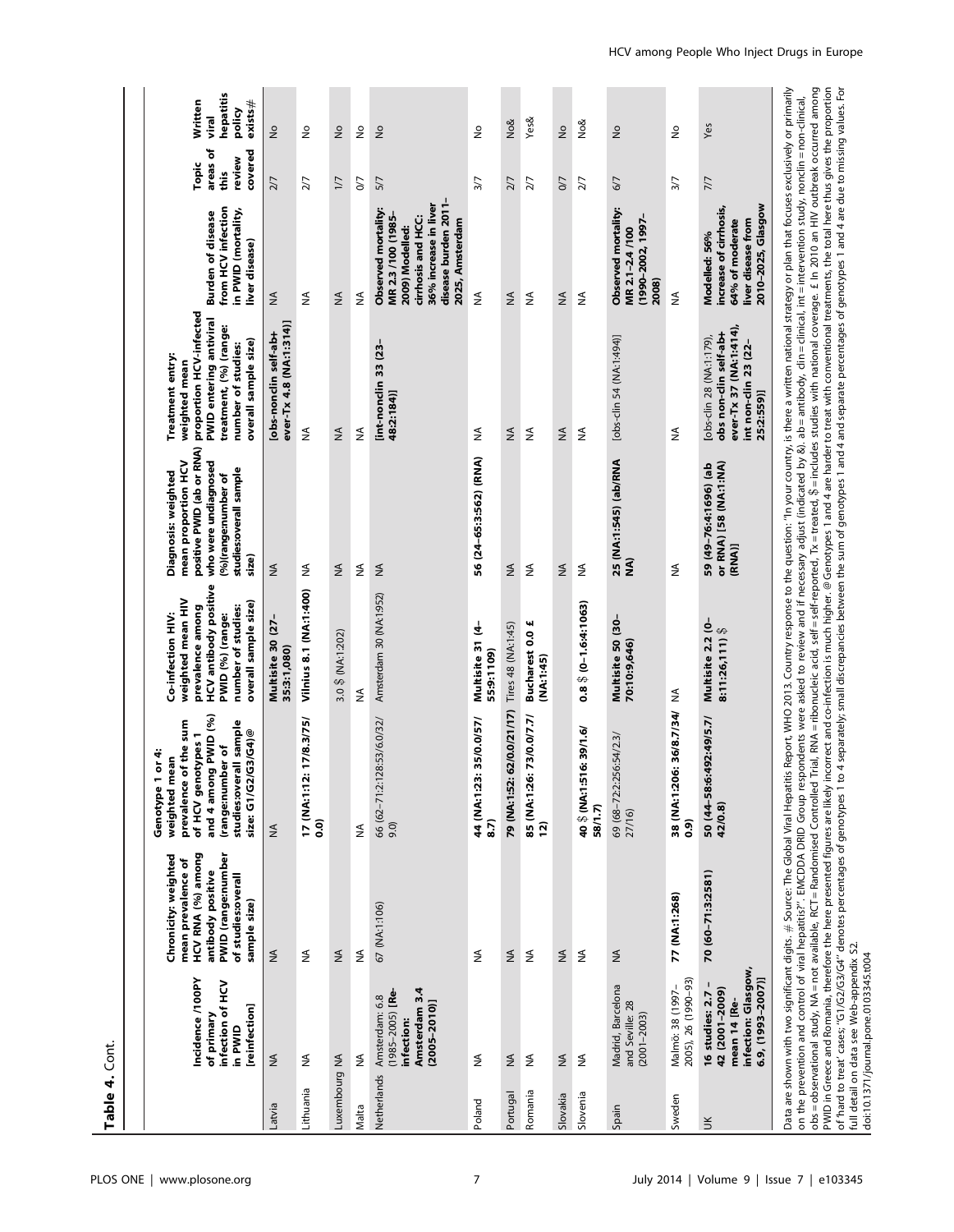

Figure 3. Chronicity of HCV: RNA prevalence (%) among antibody-positive PWID. doi:10.1371/journal.pone.0103345.g003

## HIV co-infection

Study questions. What is the prevalence of HIV among PWID with HCV infection (HIV-HCV co-infection prevalence) in Europe?

Main findings. Available data for 22 countries in Europe suggest considerable variation in the HIV-HCV co-infection prevalence (0–70%, median 3.9, IQR 0.2–28) among PWID (Table 4, Figure 5), with this being correlated (correlation coefficient = 0.98) with the HIV prevalence among PWID, but generally a median of 15% (IQR 0.0–49%) relatively greater.

Studies included. Sixty-two studies [22,61,71,82,86,92,9 6,98,99,103,106,109,111,116,118,122,129,132,134,146,148–189] met the inclusion criteria giving 80 HIV-HCV co-infection estimates. (Table S6 in Web-appendix S2).

Study design. Studies either involved diagnostic testing or cross-sectional samples of PWID from a variety of settings involving different sampling methods such as respondent driven sampling, exhaustive sampling and snowball sampling. HCV infection status was not confirmed by RNA status in many studies and so antibody prevalence was used across all studies.



Figure 4. Proportion (%) of HCV infections among PWID that are genotypes 1 or 4. doi:10.1371/journal.pone.0103345.g004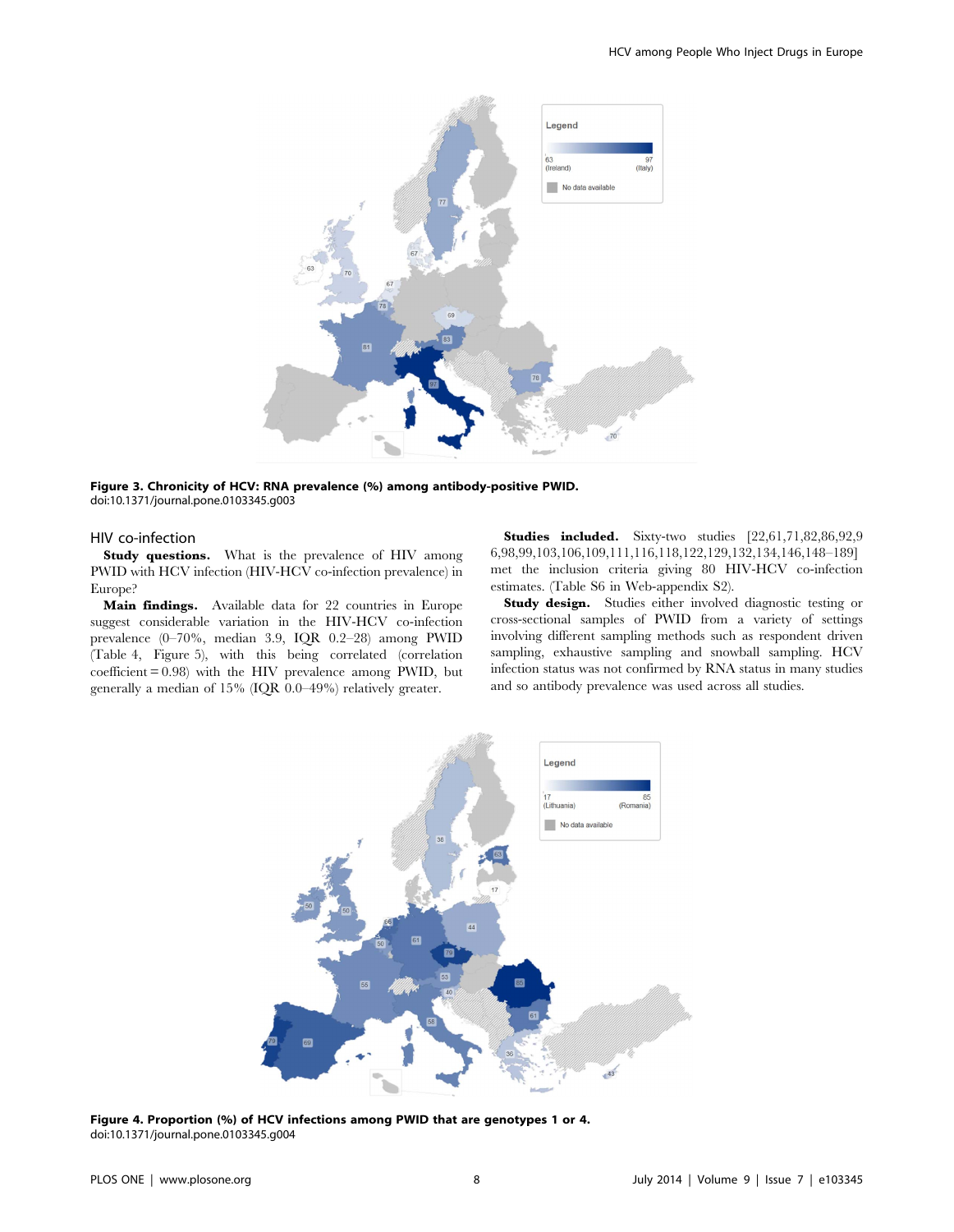

Figure 5. Proportion (%) of HCV-infected PWID that are co-infected with HIV. doi:10.1371/journal.pone.0103345.g005

Population. PWID were recruited from drug treatment centres, opiate substitution treatment centres, needle and syringe programmes, hospitals, and prisons.

Findings. Many European countries had multiple estimates of HIV and HCV prevalence but few recorded HIV-HCV coinfection prevalence (HIV prevalence among HCV antibody positives). Estimates of HIV-HCV co-infection prevalence were available for 22 countries in Europe with thirteen countries having multiple estimates (Belgium, Czech Republic, Denmark, France, Germany, Greece, Hungary, Italy, Latvia, Poland, Slovenia, Spain and UK). The HIV-HCV co-infection prevalence ranged between 0% and 70% in the different countries (median 3.9, IQR 0.2–28). Co-infection prevalences were low  $\left| \langle \xi \rangle = 4\% \right|$  in 11 countries (Austria, Bulgaria, Cyprus, Czech Republic, Denmark, Greece, Hungary, Luxembourg, Romania, Slovenia and UK), moderate (4 to 15%) in three countries (Belgium, Germany and Lithuania) and high  $(>15\%)$  in eight countries (Estonia, France, Latvia, Italy, Netherlands, Poland, Portugal and Spain). As expected the HIV-HCV co-infection prevalence is higher in settings with higher HIV prevalence, with a strong linear correlation existing between each survey's HIV prevalence estimate and the corresponding HIV-HCV co-infection prevalence estimate (correlation coeffi-



Figure 6. Proportion (%) of HCV positive PWID (antibody or RNA) undiagnosed. doi:10.1371/journal.pone.0103345.g006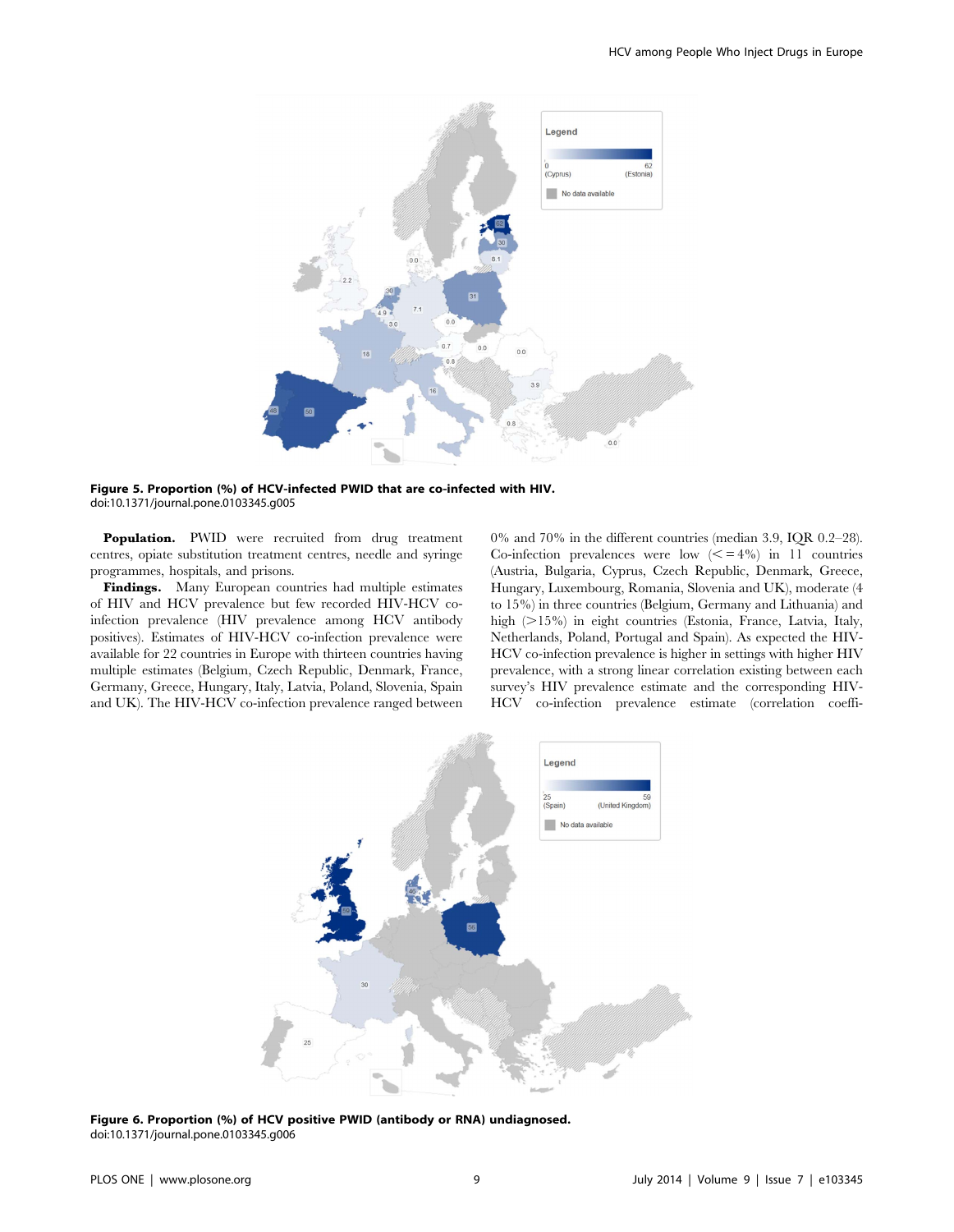

Figure 7. Proportion (%) of HCV-infected PWID entering antiviral treatment in observational studies in non-clinical settings. doi:10.1371/journal.pone.0103345.g007

cient = 0.98), with the HIV-HCV co-infection prevalence being a median of 15%(IQR 0.0–49%) relatively greater than the HIV prevalence. No clear relationship existed between HCV prevalence and the HIV-HCV co-infection prevalence.

## Diagnosis

Study question. What percentage of HCV-infected PWID are undiagnosed in Europe?

Main findings. Among the studies included, a high proportion of HCV infections in PWID were undiagnosed (median 49%, range 24–76, IQR 38–64) (Table 4, Figure 6).

**Studies included.** Eleven studies reported on the proportion of PWID with undiagnosed hepatitis C infection from five countries in the EU [114,170–172,180,190–195]. (Table 4 and Table S7 in Web-appendix S2).

**Study design.** Ten cross-sectional studies and one retrospective cohort study. All studies were observational and performed in non-clinical settings.

Population. Ten studies among PWID in specialised treatment centres and other drug services, one study among PWID attending general practices.

Findings. The proportion of infections in PWID that were previously undiagnosed ranged from 24% to 76% with a median of 49% (IQR 38-64%,  $n = 13,561$ ).

#### Treatment

Study question. What is the proportion entering antiviral treatment among diagnosed cases of chronic HCV infection in PWID?

Main findings. In six observational studies with non-clinical recruitment settings, the proportion of PWID diagnosed with chronic HCV infection that started antiviral treatment was generally low, at  $1-19\%$  (median 9.5, IOR 3.5-15) (Table 4, Figure 7).

Studies included. Twenty-six studies from 11 countries fulfilled the inclusion criteria [22,59,79,103,105,107,114,115,

126,131,146,152,165,188,196–206] (Table 4 and Table S8 in Web-appendix S2).

Study design. Eight were retrospective cohort studies; 11 were prospective cohort studies; one a randomised controlled trial; one a semi-experimental intervention study and five were crosssectional studies. Overall, 16 were observational, whereas 10 were intervention studies (one study included both observational and intervention data).

Population. PWID were either patients attending hospitals or specialist services for hepatitis treatment ('clinical' – eight studies), or recruited through PWID specific services, general practice and/ or community settings ('non-clinical' – 18 studies).

Findings. The proportion of PWID with diagnosed chronic infection entering antiviral treatment was 1–19% (median 9.5, IQR 3.5–15) in six non-clinical observational studies (four countries, total sample size 3,017) [105,107,152,196,199,201]. An increasing proportion is seen by setting and study type with progressively selected study populations, with a median of 23% (IQR 17–31) in nine intervention non-clinical studies, 28% (IQR 24–42) in seven observational clinical studies [22,103,115,131, 198,200,204] and 47% in one intervention clinical study [126]. Four studies with non-clinical recruitment settings provided a proportion of antibody positive PWID self-reporting having ever been treated, with a median of 4.7% (3.4–37, IQR 4.3–13,  $n = 868$  [79,146,165,202]. Three observational studies with nonclinical recruitment settings provided the proportion of diagnosed PWID referred to a specialist for treatment evaluation (median 57%, range 9.0–59) [79,196,201], as did four intervention studies in non-clinical settings (median 59%, range 21–93, IQR 40–78) [146,197,205,206].

## Burden of disease

**Study questions.** What estimates exist of the future burden of disease among PWID with HCV in Europe?

Main findings. The crude mortality rate (CMR) for all-cause mortality ranged from 2.1–12 cases /100PY. Modelling studies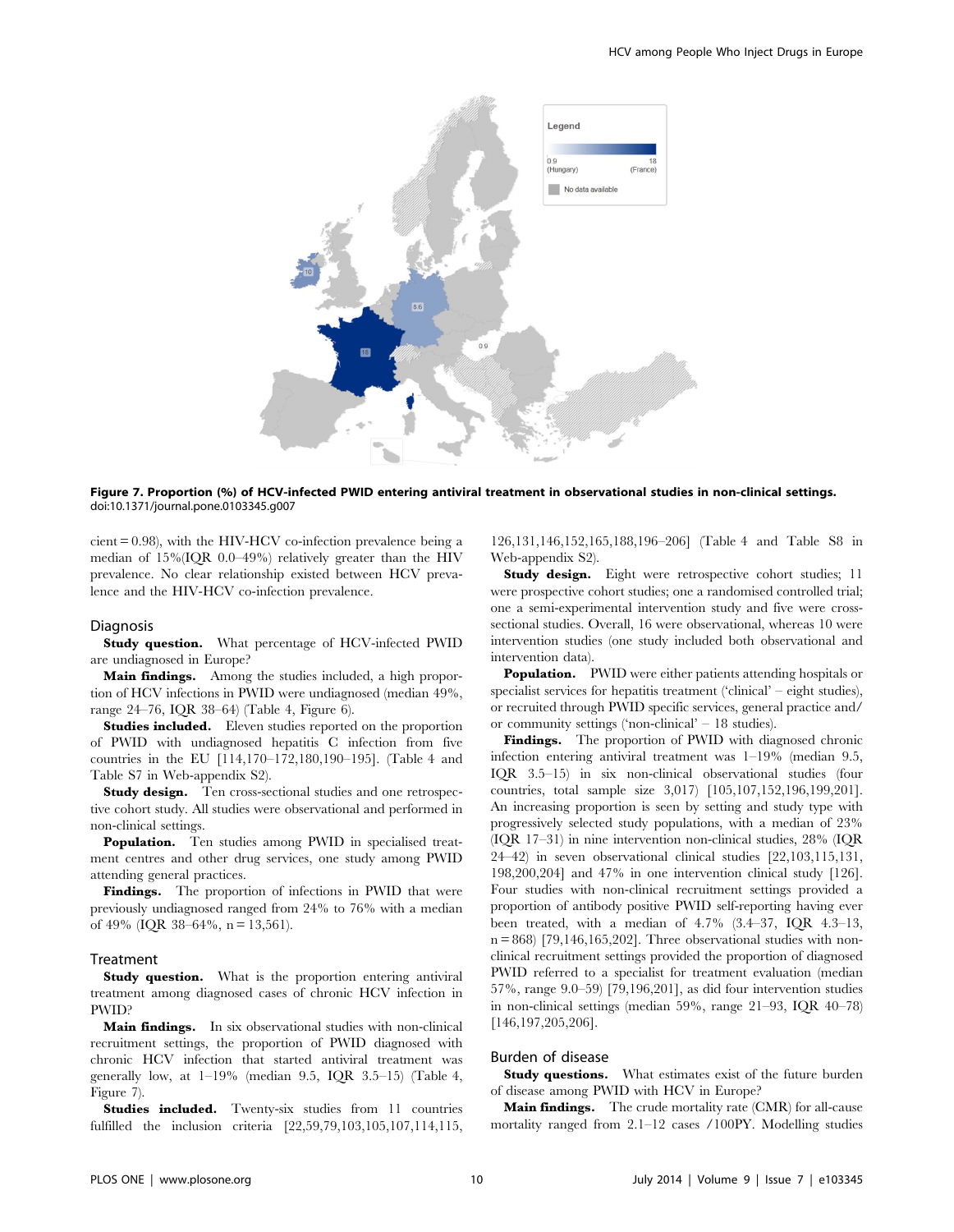project an increase in the burden of liver disease. HCV treatment could reduce this burden and is cost-effective (Table 4).

**Studies included.** Four observational studies, two modelling studies and one cost-effectiveness study [177,207–211] (Table 4 and Tables S9–S10 in Web-appendix S2).

**Study design.** All cohort studies had a prospective design and one also included retrospective data. Study settings varied from single centre to nationwide.

**Population.** PWID were recruited from HIV centres and through drug treatment centres.

Findings. During 33,284 PY of follow-up 895 of 5,340 PWID died. The prevalence of HIV co-infection varied between 16% [209] and 100% [207,208].

All studies reported all-cause CMR, ranging from 2.1 to 12 cases /100PY, (Table S9 in Web-appendix S2). A Danish study [207] found comparable CMR for those with chronic HCV and spontaneous resolvers, whereas a study from The Netherlands [209] observed a two-fold higher CMR for chronically HCVinfected PWID compared to spontaneous resolvers. The Danish study [207] reported a  $>4$  times higher CMR than the other studies. Two studies reported liver-related CMR [207,209], of 0.11 and 3.0/100PY respectively.

Two modelling studies were included, from The Netherlands [210] and the UK [211], (Table S10 in Web-appendix S2). Between 2011 and 2025, the HCV-related liver disease prevalence in The Netherlands was projected to rise by 36% [210]. In Scotland, [211] a 56% increase in cirrhosis and 64% in moderate liver disease between 2010 and 2025 was projected. Both studies showed that HCV treatment could reduce the future liver disease burden.

One cost-effectiveness analysis from the UK, based on a dynamic model of HCV transmission and disease progression [28], found that in a steady state epidemic with HCV prevalence among PWID of 20% or 40%, HCV treatment of PWIDs was more cost-effective than treating non/ex-PWIDs with an incremental cost-effectiveness ratio of 599 and 2,920 euro, respectively, per quality adjusted life year as compared to no treatment.

## **Discussion**

Our study suggests that availability of key data for informing the scale-up of HCV treatment for PWID in Europe is highly variable, but diagnosis and treatment uptake remain low. To our knowledge, this is the first attempt to provide a comprehensive and comparative review of data for HCV treatment scale-up among PWID in a large number of countries.

While most countries have information on the genotype distribution and HIV-HCV co-infection prevalence in PWID (22/27 countries), only six countries have estimates for five or more of the seven topic areas reviewed here (Denmark, France, Ireland, The Netherlands, Spain and UK). In addition, available data are often based on selected subpopulations (e.g. clinical) and local studies, which might not be representative for all PWID living in a country, while in some of the topic areas recent data (collected since 2006) are scarce. Our review reveals serious gaps in data availability and comparability, suggesting that many countries in Europe may not yet have invested sufficiently in studies or surveillance systems to guide HCV treatment and prevention policies for PWID. Moreover, although we did not systematically evaluate the quality of data, we observed large differences in methods and definitions, likely affecting comparability across data sources [212]. Importantly, the limited data suggest that overall there are poor levels of diagnosis and treatment uptake among HCV-infected PWID.

Although diagnosis is a pre-condition for treatment entry and under-diagnosis an important reason for non-treatment [34], we found information on the undiagnosed fraction in PWID in only five countries (19%). The proportion undiagnosed was over 50% in five of the 11 studies (overall median 49%, range 24–76%), while methods were not always clear or comparable.

More countries (11/27, 41%) had data on antiviral treatment access among PWID (note: among those diagnosed). However, only four countries had studies in non-clinical settings that were non-interventional (i.e. did not specifically attempt to enhance treatment access). Among the studies in these countries, the median proportion of diagnosed PWID who had actually started treatment was 9.5% (range 1–19%). Interestingly, the proportion entering treatment increased with the level of selection of the study population (with a median of 23% in nine non-clinical intervention studies, 28% in seven clinical observational studies and 47% in one clinical intervention study) suggesting that potentially higher treatment rates may be achieved with specific interventions. However, even in the most selected intervention studies a large proportion of diagnosed PWID remained untreated.

The median proportion of antibody-positive PWID who selfreported lifetime treatment uptake for HCV in four non-clinical studies (4.7%), although within a large range (3.4–37%), was roughly similar to that in two studies in the US, which found a lifetime uptake of 4.8% among RNA-positive PWID [20] and of 6% among antibody positive PWID [15]. An Australian study found a self-reported life-time treatment uptake of 10% and an increasing trend in the annual treatment uptake (0.5% in 1999– 2% in 2011) among HCV antibody-positive PWID [19]. A recent study in UK used a novel method based on laboratory data to estimate HCV treatment uptake and outcomes, however was unable to obtain information by risk group [213].

Referral of chronically infected PWID from non-specialist to specialist care was found to be incomplete, explaining part of the low treatment access. However, this was reported by only three of the observational studies in non-clinical settings (median 57%, range 9–59) and was found to be similar in four (non-clinical) intervention studies (59%, range 21–93). The limited treatment uptake may finally also be due to the absence of national treatment policies for PWID (Table 4) and/or a decision to wait for the new potent direct-acting antiviral agents (DAA).

Treatment outcomes are determined by patient characteristics, which traditionally include HIV co-infection and HCV genotype [22,36,214]. Although in principle both may soon be less relevant [36,214,215], it remains to be seen if the much higher costs of treatment for the unfavourable genotypes and DAA may hamper their scale-up for PWID in many countries [30,216]. Data on these two topic areas were more abundant with 20 countries (74%) having information on genotype distributions and 22 on HIV coinfection in PWID. The data suggest important variation in genotypes across countries in Europe, with large variation in the proportion of 'difficult to treat' genotypes among PWID (sum of percentages of genotypes 1 and 4), ranging from 17% in Lithuania to 76–91% in the Czech Republic (median 53%). Genotypes 1 and 3, especially subtypes 1a and 3a, are common and have demonstrated exponential growth during the  $20<sup>th</sup>$  century [217]. Genotype 4 has been spreading in Western Europe since the 1960s [217]. It appears to be genetically diversifying and increasing in particular among PWID in Europe [46,113,128,137,140,144,218– 220]. Countries with predominance of genotypes 1 and high or increasing levels of genotype 4 face more difficulties in treating PWID with peginterferon and ribavirin. High levels of HIV coinfection (over 4%) were found in 11 countries, with levels over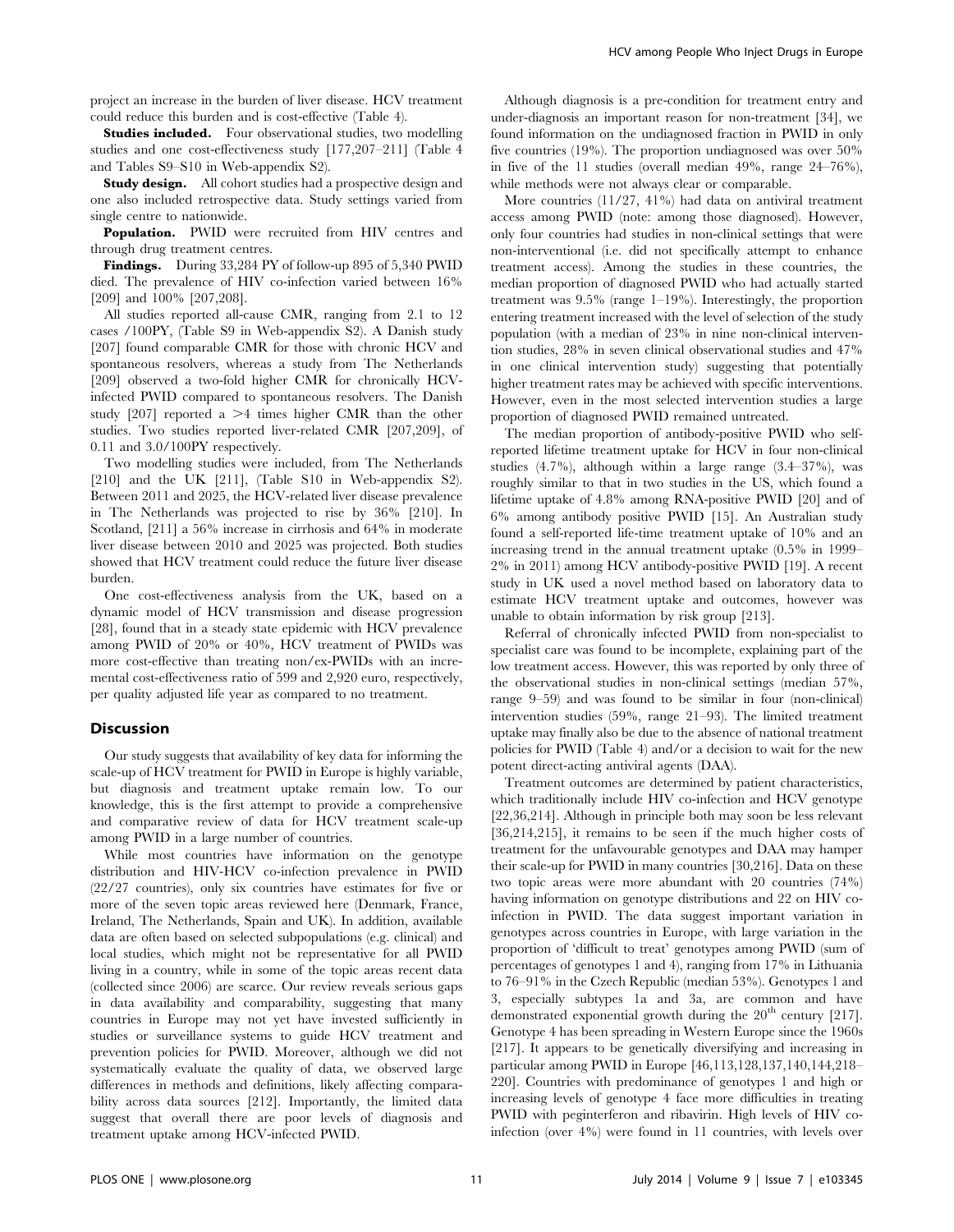

Figure 8. HCV antibody prevalence (%) among PWID injecting<2 years in the EU, 2006-2011. Note Figure 8: Source EMCDDA, 2013. [\(http://www.emcdda.europa.eu/stats13](http://www.emcdda.europa.eu/stats13#inf:displayTables)#[inf:displayTables\)](http://www.emcdda.europa.eu/stats13#inf:displayTables); black squares are data with national coverage, blue triangles are data with sub-national (local, regional) coverage. doi:10.1371/journal.pone.0103345.g008

15% being found in eight of these (Estonia, France, Italy, Latvia, The Netherlands, Poland and Portugal, Spain).

Future treatment needs among PWID, especially for 'treatment as prevention', will not only depend on the current prevalence of chronic infection, but importantly on the incidence of new infections and re-infection. Incidence estimates of new infections in PWID based on direct methods were located for only nine countries (33%) and suggested wide variation in infection rates (2.7–66/100PY overall and 5.2–42/100PY among current and recent PWID) whereas just three countries have reported reinfection rates (0–6.9/100PY), although these are likely to be underestimates of the real re-infection rate [53,221]. The countries at highest (Sweden) and lowest (Netherlands) incidence appear to confirm a previous, prevalence-based, analysis suggesting a link with prevention policies (Figure 2) [42]. Chronicity levels among PWID were found for 12 countries (44%) showing a large range (53–97%). Multiple studies at these extremes (six below 60%, two above 90%, out of 28) suggest substantial differences in progression to chronic infection may exist between countries, which might be explained by differences in gender and HIV coinfection prevalence distributions between study populations and the setting of the study, and may impact future treatment needs.

To actually estimate future treatment needs, modelling studies are important, particularly for assessing the potential impact of treatment on prevention. Only two of the 27 countries appear to have carried out a modelling study to estimate the effect of HCV treatment on the future burden of disease. Without treatment, a study in The Netherlands (Amsterdam) projected a 36% increase in the burden of liver disease between 2011 and 2025, whereas in Glasgow this was projected to be 56–64% for 2010–2025. Both studies included competing mortality in their model and showed that HCV treatment would substantially reduce this liver disease burden.

Mortality in PWID with HCV infection is dependent on competing mortality (e.g. HIV or drug-related death [222–224]) and duration of persistent HCV infection. The all-cause mortality rates were estimated at 2.1–2.4/100PY in Spain and The Netherlands, but were 12.2/100PY among HIV co-infected PWID in Denmark. The high rate in the Danish study could be explained by high rates of overdose mortality [49] or differences in cART initiation, given that a Spanish study reported a CMR of 2.4/100PY among HIV co-infected PWID during a comparable study period. This suggests significant country differences for PWID with HCV, in line with findings on mortality among all PWID [224] and the importance of obtaining country-specific mortality estimates. Available data on the morbidity and mortality risk due to HCV among PWID are scarce but are urgently needed for future planning.

The data reported here are related to the EU and therefore our results are most probably not generalisable to other regions globally. However, it is likely that data availability in low and middle income countries will be lower, despite the often more serious epidemiological situation among PWID regarding bloodborne infections e.g. in Eastern Europe and Central Asia [33,43,225–227]. Our study provides a framework and methodology for combining a series of complementary systematic reviews using standardised and validated methods that may be applied to other regions, or topic areas, where a comprehensive view may be beneficial [57], for example when the aim is to support national public health policies. We are unaware of a similar systematic review of the literature comparing multiple related topic areas around a key public health issue in a large number of countries.

Our study is subject to important limitations. We have primarily focused on published studies, available through the MEDLINE, EMBASE and the Cochrane Library databases, which are subject to publication bias and delay. To minimise this problem, we contacted a network of drug and infectious disease experts in Europe, to identify missed studies and we included publications in all languages. Another limitation relates to our inclusion criterion of having an unselected population of PWID with regard to gender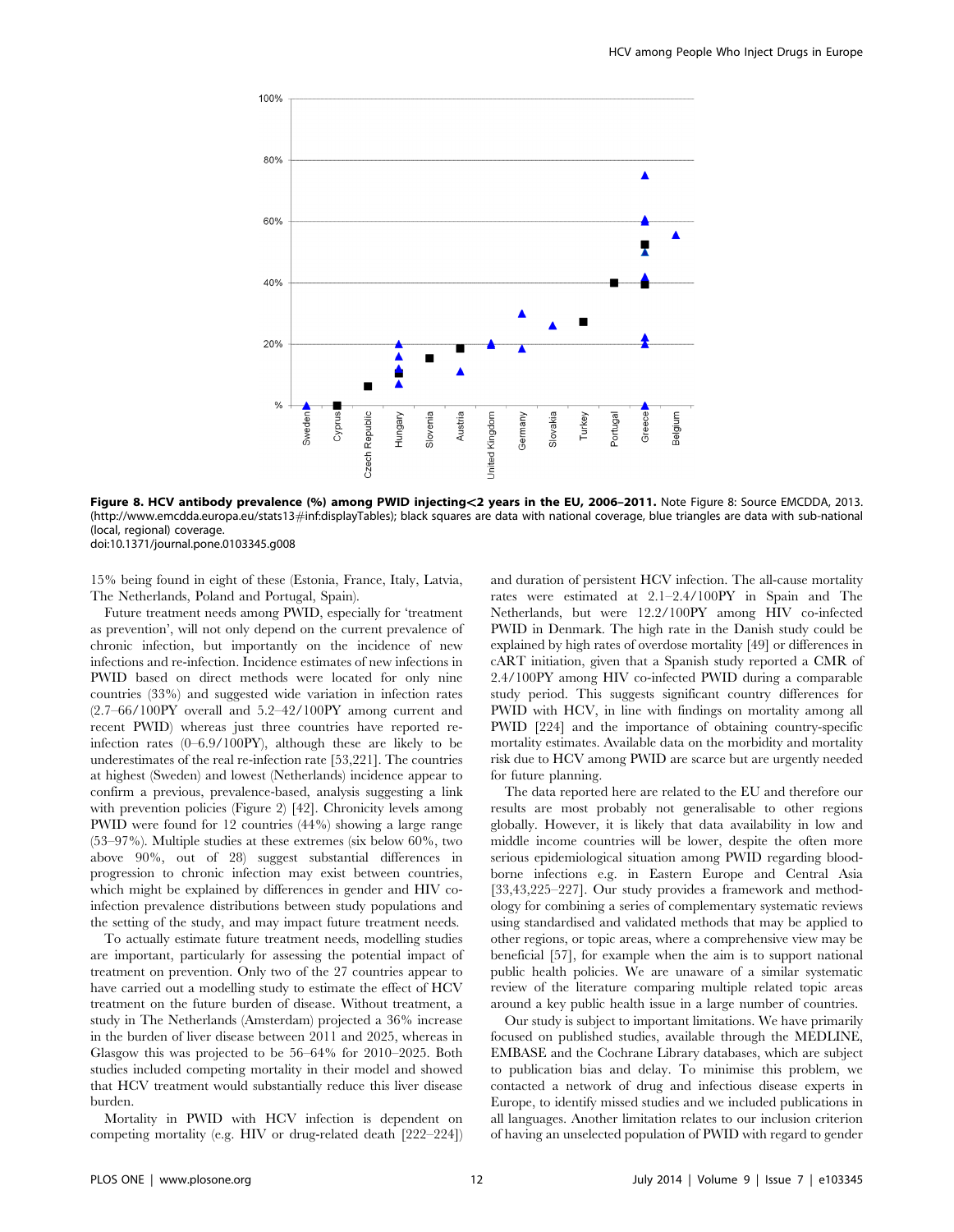

Figure 9. HCV antibody prevalence (%) among PWID in the EU, 2006-2011. Note Figure 9: Source EMCDDA, 2013 [\(http://www.emcdda.](http://www.emcdda.europa.eu/stats13#inf:displayTables) [europa.eu/stats13](http://www.emcdda.europa.eu/stats13#inf:displayTables)#[inf:displayTables](http://www.emcdda.europa.eu/stats13#inf:displayTables)); black squares are data with national coverage, blue triangles are data with sub-national (local, regional) coverage.

doi:10.1371/journal.pone.0103345.g009

or HBV/HIV infection and to restricting our review to data of PWID (ever injectors) only. There are many more reports on populations of people who use drugs where injection status is not known or that are limited to HIV co-infected patients which we could mostly not include, although we believe by being restrictive we may have minimised potential bias. We were also mostly (except for Incidence) unable to distinguish studies based on ever or recent (active/current) injectors as this information was usually not available. However, as most of our outcomes relate to HCV chronicity we believe the data here presented are not seriously affected by recent injecting status of the ever PWID in our study and ever-PWID are the more appropriate group to study. Data in the Diagnosis and Treatment sections would ideally have been adjusted for duration of follow-up in the studies, however these data were mostly not available for the data we extracted. Our data are further limited regarding the comparability of studies found. In particular the geographic coverage of studies was usually partial, with few national studies (Table 4), and they were often undertaken in health services; so participants may not be representative of all PWID. Thus some of the differences between and within countries found here may reflect differences in study design and methodologies rather than true differences. Finally, we selected the topic areas for our review on the basis of informed expert discussions among the authors on what are the key data elements for treatment scale-up that are not available from routine monitoring (Table 1 and Table S2). Further work may be necessary to develop consensus guidance on the information needed to guide HCV treatment policies.

In this review we focused on data from the literature, as a complement to data on HCV infection that is routinely collected by EU bodies, and is likely to be used in national policy decision making. The routine data include hepatitis C notifications, HCV antibody prevalence among PWID, PWID population size, HIV prevalence in PWID (as a proxy for co-infection levels), and the provision and coverage of needle and syringe programmes and opioid substitution treatment as primary HCV prevention measures for PWID (Table S2 in Web-appendix S1). Although some of these data are widely available, for example most countries have an estimate of HCV antibody prevalence among PWID [43,44,49], other available data can be difficult to interpret. Acute hepatitis notifications are likely to represent only a very small proportion of real incidence, due to the asymptomatic nature of acute HCV infection and underreporting [228], while trends in chronic infections cannot be easily interpreted due to the long time to diagnosis and their dependence on testing patterns, in addition to potentially serious underreporting [4,229] and incomplete availability of risk information. Of particular interest is the HCV antibody prevalence in new injectors (injecting for less than 2 years) (Figure 8). This may provide a relatively cost-effective indicator of levels of new infection in PWID [44,192], as an addition to the regular prevalence data (Figure 9), particularly if it is supported and regularly validated by incidence studies using direct methods as here reviewed, or, in addition, indirect methods [211,230]. Finally, it should be noted that, although population size estimates of PWID are routinely monitored in Europe [49], few countries have estimates that are reasonably recent. This highlights an important need for improvement, given that population size estimates enable converting data from different sources into the absolute numbers needed for planning.

In conclusion, the availability of key data for informing the scale-up of HCV treatment among PWID in individual European countries is highly variable. Our study suggests that large proportions of HCV-infected PWID remain undiagnosed, and of those diagnosed, only one in ten receive antiviral treatment. Stronger national and international efforts, including operational research and collection of key data on PWID with HCV, are needed to develop sound HCV treatment policies for PWID in Europe.

## Supporting Information

Web-appendix S1 Study protocol and Table S2 – availability of routine data. References cited: [231,232]. (DOCX)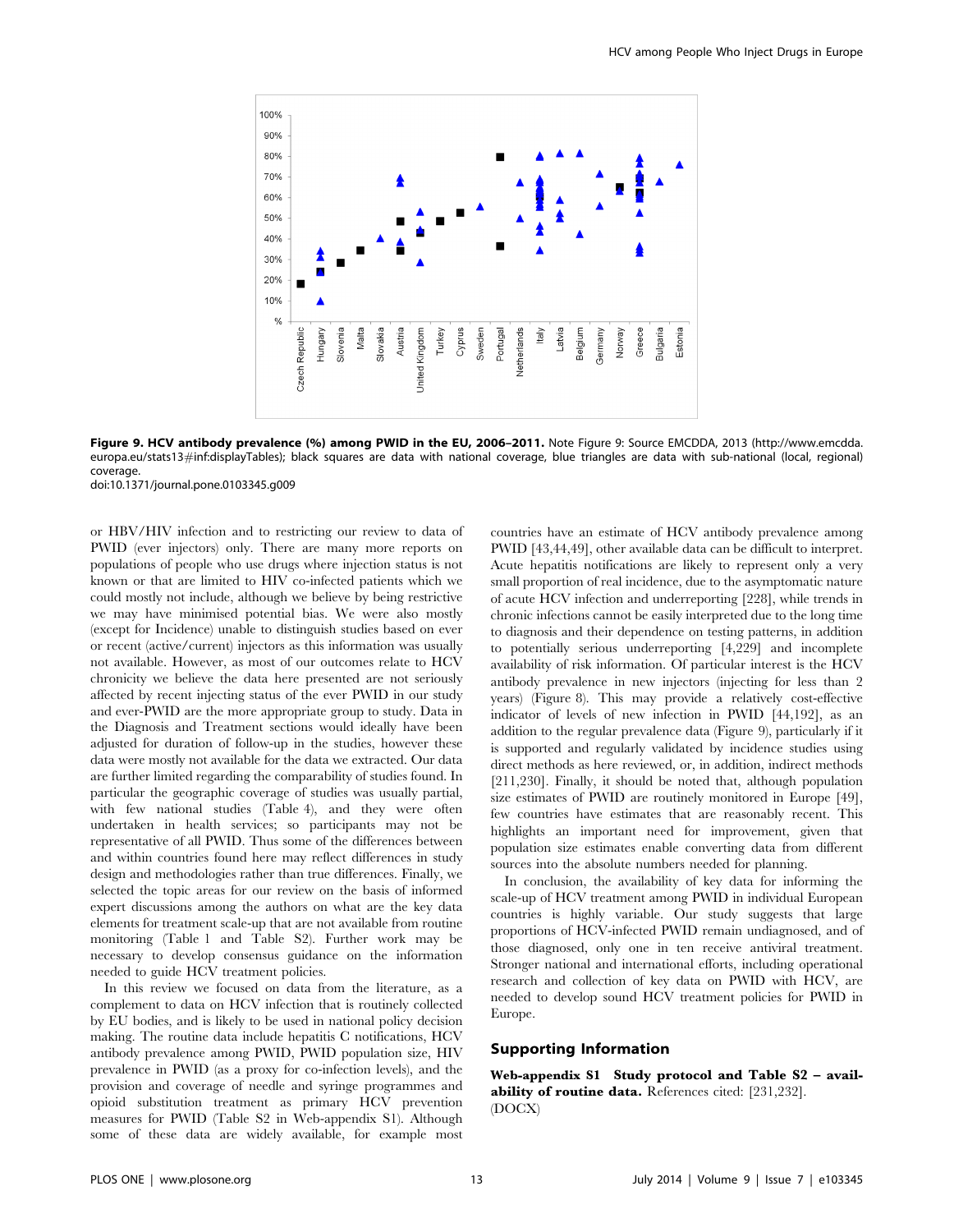Web-appendix S2 Tables S3 to S10 – full data per topic area. (XLSX)

Web-appendix S3 Additional detail on the Chronicity analyses.

(DOCX)

Web-appendix S4 PRISMA checklist. (DOCX)

## Acknowledgments

In addition to the main authors, additional authors from the EMCDDA Drug Related Infectious Diseases (DRID) Group (contact person Lucas Wiessing  $\leq$ lucas.wiessing@emcdda.europa.eu. $\geq$ ) who contributed to this study are:

Austria: Martin Busch (Österreichisches Bundesinstitut für Gesundheitswesen, Vienna); Belgium: Kaat Bollaerts (Belgian Monitoring Centre for Drugs and Drug Addiction, Brussels); Bulgaria: Violeta Bogdanova and Elmira Nesheva (National Centre for Addictions, Sofia); Cyprus: Nasia Fotsiou (Cyprus Antidrug Council, Nicosia), Leontios Kostrikis (University of Cyprus, Nicosia); Czech Republic: Viktor Mravčík (National Monitoring Centre for Drugs and Drug Addiction, Prague), Vratislav Řehák (hepatologist, Prague), Jitka Cástková (National Institute of Public Health, Prague), Jiřina Hobstová (Motol hospital, Prague), Blanka Nechanská (Institute of Health Information and Statistics, Prague); Denmark: Jan Fouchard (Danish Health and Medicines Authority, Copenhagen); Estonia: Katri Abel-Ollo (Estonian Drug Monitoring Centre, Tallinn), Valentina Tefanova and Tatjana Tallo (National Institute for Health Development, Tallinn); Finland: Henrikki Brummer-Korvenkontio (National Institute for Health and Welfare, Helsinki); France: Anne-Claire Brisacier and Isabelle Michot (French Monitoring Center for Drugs and Drug Addiction, Saint-Denis La Plaine), Marie Jauffret-Roustide (Institut de Veille Sanitaire, Saint-Maurice); Germany: Ruth Zimmermann (Robert Koch Institute, Berlin); Greece: Anastasios Fotiou (University Mental Health Research Institute, Athens); Hungary: Gábor Gazdag (Center for Psychiatry and Addiction Medicine, Budapest), Anna Tarján (National Centre for Epidemiology, Budapest); Ireland: Brian Galvin and Carrie Garavan (Health Research Board, Dublin), Lelia.Thornton (Health Protection Surveillance Centre, Dublin); Italy: Mario Cruciani (Center of Community Medicine and HIV Outpatient Clinic, Verona), Monica Basso (University of Padua, Padua); Latvia: Anda Karnīte (Riga Stradins University, Riga); Lithuania: Irma Caplinskiene (Centre for Communicable Diseases and AIDS, Vilnius); Luxembourg: Sofia Lopes and Alain Origer (Direction de la Santé, Luxembourg); Malta: Jackie Melillo (Infectious Disease Prevention and Control Unit - Ministry of Health, Msida), Moses Camilleri (Sedqa Substance Misuse Outpatient Unit, Santa Venera), Carlo Olivari Demanuele (Ministry for Justice, Dialogue and the Family, Valletta); Netherlands: Esther Croes (Trimbos Instituut, Utrecht), Eline Op de Coul (National Institute for Public Health and the Environment, Bilthoven); Poland: Magdalena Rosińska (National Institute of Public Health - National Institute of Hygiene, Warsaw), Marta Struzik (National Bureau for Drugs Prevention - Ministry of Health, Warsaw); Portugal: Mário Martins, Domingos Duran and Graça Vilar (General-Directorate

## References

- 1. Thomas DL, Thio CL, Martin MP, Qi Y, Ge D, et al. (2009) Genetic variation in IL28B and spontaneous clearance of hepatitis C virus. Nature 461: 798–801. nature08463 [pii]; 10.1038/nature08463 [doi].
- 2. Lavanchy D (2011) Evolving epidemiology of hepatitis C virus. Clin Microbiol Infect 17: 107–115. 10.1111/j.1469-0691.2010.03432.x [doi].
- 3. Alter MJ (2011) HCV routes of transmission: what goes around comes around. Semin Liver Dis 31: 340–346. 10.1055/s-0031-1297923 [doi].
- 4. Wiessing L, Guarita B, Giraudon I, Brummer-Korvenkontio H, Salminen M, et al. (2008) European monitoring of notifications of hepatitis C virus infection in the general population and among injecting drug users (IDUs) - the need to improve quality and comparability. Euro Surveill 13: pii = 18884. Available: [http://www.eurosurveillance.org/ViewArticle.aspx?ArticleId = 18884.](http://www.eurosurveillance.org/ViewArticle.aspx?ArticleId=18884)
- 5. Stephenson J (2001) Former addicts face barriers to treatment for HCV. JAMA 285: 1003–1005.
- 6. King LA, Le SY, Meffre C, Delarocque-Astagneau E, Desenclos JC (2009) Assessment and proposal of a new combination of screening criteria for

for Intervention on Addictive Behaviours and Dependencies, Lisbon), Maria Emı´lia Resende (Merck Sharp & Dohme, Lisbon), Helena Cortes Martins (National Health Institute Doutor Ricardo Jorge, Lisbon); Romania: Adrian Octavian Abagiu (National institute for Infectious Diseases Prof.Dr. Matei Bals, Bucharest), Simona Ruta (Carol Davila University of Medicine and Pharmacy, International Center of Excellence in HIV/AIDS Research, Bucharest), Victoria Arama (Carol Davila University of Medicine and Pharmacy, National institute for Infectious Diseases Prof.Dr. Matei Bals, Bucharest); Slovakia: n.a.; Slovenia: Boris Kopilovic, Tanja Kustec and Irena Klavs (National Institute of Public Health, Ljubljana); Spain: Noelia Llorens Aleixandre (Universitat de València, Valencia), Cinta Folch (Centre for Epidemiological Studies on Sexually Transmitted Diseases and HIV/AIDS of Catalonia, Barcelona), Maria Jose Bravo (Instituto de Salud Carlos III, Madrid), Rosario Sendino Gómez (Government Delegation to the National Plan on Drugs, Madrid); Sweden: Torsten Berglund (Swedish Institute for Infectious Disease Control, Solna), Joakim.Strandberg (Public Health Agency of Sweden, Östersund); UK: Vivian Hope (Public Health England, London); and, not country specific: Daphne Hotho (Erasmus Medical Centre, Rotterdam), Sabine Van Houdt\* (Department of Public Health and Primary Care, KULeuven, Leuven), Andrea Low\*, Bethan Mcdonald\* and Lucy Platt\* (London School of Hygiene & Tropical Medicine, London), Eleni Kalamara Isabelle Giraudon and Teodora Groshkova (European Monitoring Centre for Drugs and Drug Addiction, Lisbon), Claudia Palladino (Instituto de Investigação do Medicamento - iMed.ULisboa, Faculty of Pharmacy, University of Lisbon, Lisbon), Sharon Hutchinson (Health Protection Scotland / University of Strathclyde, Glasgow), Fortune Ncube (Public Health England, London), Irina Eramova (WHO Regional Office for Europe, Copenhagen), David Goldberg (Health Protection Scotland / University of Glasgow, Glasgow), Julian Vicente and Paul Griffiths (European Monitoring Centre for Drugs and Drug Addiction, Lisbon).

\*Lucy Platt, Bethan Mcdonald, Andrea Low and PV have undertaken a separate systematic review of HIV and HCV co-infection which fed into the co-infection review included here. Sabine Van Houdt has assisted CM with the literature review on chronicity included here.

## Author Contributions

Analyzed the data: LW MF BG MK IS KC AH MP PV JL VH CM. Wrote the paper: LW MF BG MK IS KC AH MP PV JL VH CM. Original idea: LW. Study planning: LW MF VH CM. Study coordination, manuscript writing, support on searches, data extraction and interpretation of results: LW. Study protocol development: LW MF. Study protocol advise: VH CM MK PV JL BG. Literature searches, data analysis and writing Incidence section: VH KC. Literature searches, data analysis and writing Chronicity section: CM. Literature searches, data analysis and writing Genotype section: MK AH. Literature searches, data analysis and writing HIV co-infection section: PV. Literature searches, data analysis and writing Diagnosis and Treatment entry sections: IS JL. Literature searches, data analysis and writing Burden of disease section: BG MP. Commenting on manuscript versions: MF BG MK IS KC AH MP PV JL VH CM. Comparisons of search strings and results to ensure consistency across topics: BG. Responding on two requests for additional literature by performing country-specific searches including grey literature and assisting with interpreting the non-English literature: The EMCDDA DRID group.

hepatitis C in France. Eur J Public Health 19: 527-533. ckp112 [pii]; 10.1093/ eurpub/ckp112 [doi].

- 7. Shepard CW, Finelli L, Alter MJ (2005) Global epidemiology of hepatitis C virus infection. Lancet Infect Dis 5: 558–567. S1473-3099(05)70216-4 [pii]; 10.1016/S1473-3099(05)70216-4 [doi].
- 8. Blachier M, Leleu H, Peck-Radosavljevic M, Valla DC, Roudot-Thoraval F (2013) The burden of liver disease in Europe: a review of available epidemiological data. J Hepatol 58: 593–608. S0168-8278(12)00924-5 [pii]; 10.1016/j.jhep.2012.12.005 [doi].
- 9. Pawlotsky JM (2013) Treatment of chronic hepatitis C: current and future. Curr Top Microbiol Immunol 369: 321–342.
- 10. Hellard M, Sacks-Davis R, Gold J (2009) Hepatitis C treatment for injection drug users: a review of the available evidence. Clin Infect Dis 49: 561–573. 10.1086/600304 [doi].
- 11. Edlin BR (2002) Prevention and Treatment of Hepatitis C in Injection Drug Users. Hepatology 36: S210–S219. 10.1053/jhep.2002.36809 [doi].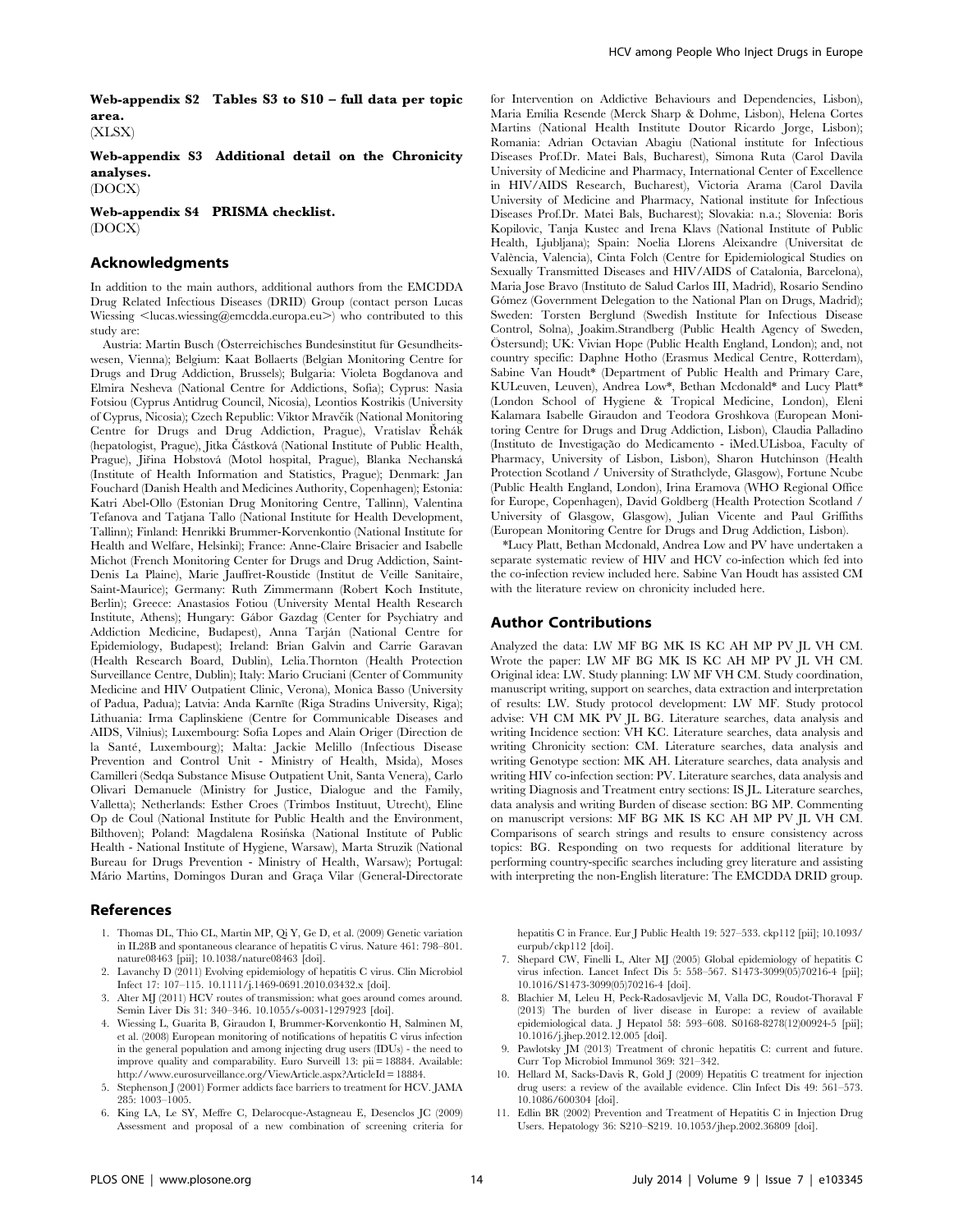- 12. Dalgard O (2005) Follow-up studies of treatment for hepatitis C virus infection among injection drug users. Clin Infect Dis 40 Suppl 5: S336–S338. CID34655 [pii]; 10.1086/427449 [doi].
- 13. Bruggmann P (2012) Accessing Hepatitis C patients who are difficult to reach: it is time to overcome barriers. J Viral Hepat 19: 829–835. 10.1111/jvh.12008 [doi].
- 14. Mehta SH, Lucas GM, Mirel LB, Torbenson M, Higgins Y, et al. (2006) Limited effectiveness of antiviral treatment for hepatitis C in an urban HIV clinic. AIDS 20: 2361–2369. 10.1097/QAD.0b013e32801086da [doi]; 00002030-200611280-00013 [pii].
- 15. Mehta SH, Genberg BL, Astemborski J, Kavasery R, Kirk GD, et al. (2008) Limited uptake of hepatitis C treatment among injection drug users. J Community Health 33: 126–133. 10.1007/s10900-007-9083-3 [doi].
- 16. Grebely J, Raffa JD, Lai C, Krajden M, Kerr T, et al. (2009) Low uptake of treatment for hepatitis C virus infection in a large community-based study of inner city residents. J Viral Hepat 16: 352–358. JVH1080 [pii]; 10.1111/ j.1365-2893.2009.01080.x [doi].
- 17. Aspinall EJ, Corson S, Doyle JS, Grebely J, Hutchinson SJ, et al. (2013) Treatment of hepatitis C virus infection among people who are actively injecting drugs: a systematic review and meta-analysis. Clin Infect Dis 57 Suppl 2: S80–S89. cit306 [pii]; 10.1093/cid/cit306 [doi].
- 18. NCHECR (2003) HIV/AIDS, viral hepatitis and sexually transmissible infections in Australia. Annual Surveillance Report 2003. Sydney: National Centre in HIV Epidemiology and Clinical Research (NCHECR), The University of New South Wales.
- 19. Iversen J, Grebely J, Topp L, Wand H, Dore G, et al. (2014) Uptake of hepatitis C treatment among people who inject drugs attending Needle and Syringe Programs in Australia, 1999–2011. J Viral Hepat 21: 198–207. 10.1111/jvh.12129 [doi].
- 20. Strathdee SA, Latka M, Campbell J, O'Driscoll PT, Golub ET, et al. (2005) Factors associated with interest in initiating treatment for hepatitis C Virus (HCV) infection among young HCV-infected injection drug users. Clin Infect Dis 40 Suppl 5: S304–S312. CID34650 [pii]; 10.1086/427445 [doi].
- 21. Grebely J, Raffa JD, Lai C, Krajden M, Kerr T, et al. (2007) Low uptake of treatment for hepatitis C virus (HCV) infection in a large community-based cohort of illicit drug users in Vancouver. Hepatology 46: 296A.
- 22. Cacoub P, Goderel I, Morlat P, Sene D, Myers RP, et al. (2005) Management of chronic hepatitis C in French departments of internal medicine and infectious diseases. Epidemiol Infect 133: 305–314.
- 23. Fenton MC, Keyes K, Geier T, Greenstein E, Skodol A, et al. (2012) Psychiatric comorbidity and the persistence of drug use disorders in the United States. Addiction 107: 599–609.
- 24. Tortajada S, Herrero MJ, Domingo-Salvany A, Molist G, Barrio G, et al. (2012) Psychiatric morbidity among cocaine and heroin users in the community. Adicciones 24: 201–210.
- 25. Marinho RT, Barreira DP (2013) Hepatitis C, stigma and cure. World J Gastroenterol 19: 6703–6709. 10.3748/wjg.v19.i40.6703 [doi].
- 26. McGowan CE, Fried MW (2012) Barriers to hepatitis C treatment. Liver Int 32 Suppl 1: 151–156. 10.1111/j.1478-3231.2011.02706.x [doi].
- 27. Barocas JA, Brennan MB, Hull SJ, Stokes S, Fangman JJ, et al. (2014) Barriers and facilitators of hepatitis C screening among people who inject drugs: a multi-city, mixed-methods study. Harm Reduct J 11: 1.
- 28. Martin NK, Vickerman P, Miners A, Foster GR, Hutchinson SJ, et al. (2012) Cost-effectiveness of hepatitis C virus antiviral treatment for injection drug user populations. Hepatology 55: 49–57.
- 29. Martin NK, Vickerman P, Foster GR, Hutchinson SJ, Goldberg DJ, et al. (2011) Can antiviral therapy for hepatitis C reduce the prevalence of HCV among injecting drug user populations? A modeling analysis of its prevention utility. J Hepatol 54: 1137–1144.
- 30. Martin NK, Vickerman P, Grebely J, Hellard M, Hutchinson SJ, et al. (2013) Hepatitis C virus treatment for prevention among people who inject drugs: Modeling treatment scale-up in the age of direct-acting antivirals. Hepatology 58: 1598–1609. 10.1002/hep.26431 [doi].
- 31. Zeiler I, Langlands T, Murray JM, Ritter A (2010) Optimal targeting of Hepatitis C virus treatment among injecting drug users to those not enrolled in methadone maintenance programs. Drug Alcohol Depend 110: 228–233. S0376-8716(10)00106-7 [pii]; 10.1016/j.drugalcdep.2010.03.006 [doi].
- 32. Hedrich D, Pirona A, Wiessing L (2008) From margin to mainstream: the evolution of harm reduction responses to problem drug use in Europe. Drugs Educ Prev Policy 15: 503–517.
- 33. Wiessing L, Likatavicius G, Klempova D, Hedrich D, Nardone A, et al. (2009) Associations between availability and coverage of HIV-prevention measures and subsequent incidence of diagnosed HIV infection among injection drug users. Am J Public Health 99: 1049–1052. Available: [http://www.ncbi.nlm.](http://www.ncbi.nlm.nih.gov/pmc/articles/PMC2679784/) [nih.gov/pmc/articles/PMC2679784/](http://www.ncbi.nlm.nih.gov/pmc/articles/PMC2679784/).
- 34. Lettmeier B, Muhlberger N, Schwarzer R, Sroczynski G, Wright D, et al. (2008) Market uptake of new antiviral drugs for the treatment of hepatitis C. J Hepatol 49: 528–536. S0168-8278(08)00351-6 [pii]; 10.1016/ j.jhep.2008.04.021 [doi].
- 35. WHO (2014) Guidelines for the Screening, Care and Treatment of Persons with Hepatitis Infection. Available: [http://apps.who.int/iris/bitstream/](http://apps.who.int/iris/bitstream/10665/111747/1/9789241548755_eng.pdf?ua=1&ua=1) [10665/111747/1/9789241548755\\_eng.pdf?ua = 1&ua = 1](http://apps.who.int/iris/bitstream/10665/111747/1/9789241548755_eng.pdf?ua=1&ua=1).
- 36. Pawlotsky JM, Aghemo A, Dusheiko G, Forns X, Puoti M, et al. (2014) EASL Recommendations on Treatment of Hepatitis C - 2014.

HCV among People Who Inject Drugs in Europe

- for the treatment of hepatitis C virus infection in injection drug users: status quo in the European Union countries. Clin Infect Dis 40 Suppl 5: S373–S378.
- Wiessing L (2001) The access of injecting drug users to hepatitis C treatment is low and should be improved. Euro Surveill 5: pii = 1709. Available: [http://](http://www.eurosurveillance.org/ViewArticle.aspx?ArticleId=1709) [www.eurosurveillance.org/ViewArticle.aspx?ArticleId = 1709.](http://www.eurosurveillance.org/ViewArticle.aspx?ArticleId=1709)
- 39. The Scottish Government (2008) Hepatitis C Action Plan for Scotland, Phase II: May 2008 – March 2011. Edinburgh: The Scottish Government.
- 40. Galmiche JP (1998) French consensus conference on hepatitis C: screening and treatment. Gut 42: 892–898.
- 41. Lindenburg CEA, Lambers FAE, Urbanus AT, Schinkel J, Jansen PLM, et al. (2011) Hepatitis C testing and treatment among active drug users in Amsterdam: Results from the DUTCH-C project. European Journal of Gastroenterology and Hepatology 23: January. Available: [http://dx.doi.org/](http://dx.doi.org/10.1097/MEG.0b013e328340c451) [10.1097/MEG.0b013e328340c451.](http://dx.doi.org/10.1097/MEG.0b013e328340c451)
- 42. Norden L, van Veen M, Lidman C, Todorov I, Guarita B, et al. (2013) Hepatitis C among injecting drug users is two times higher in Stockholm, Sweden than in Rotterdam, the Netherlands. Subst Use Misuse 48: 1469–1474. 10.3109/10826084.2013.793356 [doi].
- 43. Nelson PK, Mathers BM, Cowie B, Hagan H, Des Jarlais D, et al. (2011) Global epidemiology of hepatitis B and hepatitis C in people who inject drugs: results of systematic reviews. Lancet 378: 571–583. S0140-6736(11)61097-0 [pii]; 10.1016/S0140-6736(11)61097-0 [doi].
- 44. Wiessing L, Likatavicius G, Hedrich D, Guarita B, van de Laar MJ, et al. (2011) Trends in HIV and hepatitis C virus infections among injecting drug users in Europe, 2005 to 2010. Euro Surveill 16: pii = 20031. Available: [http://](http://www.eurosurveillance.org/ViewArticle.aspx?ArticleId=20031) [www.eurosurveillance.org/ViewArticle.aspx?ArticleId = 20031](http://www.eurosurveillance.org/ViewArticle.aspx?ArticleId=20031).
- 45. Hahne SJ, Veldhuijzen IK, Wiessing L, Lim TA, Salminen M, et al. (2013) Infection with hepatitis B and C virus in Europe: a systematic review of prevalence and cost-effectiveness of screening. BMC Infect Dis 13: 181. 1471- 2334-13-181 [pii]; 10.1186/1471-2334-13-181 [doi].
- 46. Stroffolini T, D'Egidio PF, Aceti A, Filippini P, Puoti M, et al. (2012) Hepatitis C virus infection among drug addicts in Italy. J Med Virol 84: 1608–1612. 10.1002/jmv.23370 [doi].
- 47. Graham CS, Baden LR, Yu E, Mrus JM, Carnie J, et al. (2001) Influence of human immunodeficiency virus infection on the course of hepatitis C virus infection: a meta-analysis. Clin Infect Dis 33: 562–569.
- 48. Rantala M, van de Laar MJ (2008) Surveillance and epidemiology of hepatitis B and C in Europe - a review. Euro Surveill 13.
- 49. European Monitoring Centre for Drugs and Drug Addiction (EMCDDA) (2014) European Drug Report 2014. Available: [http://www.emcdda.europa.](http://www.emcdda.europa.eu/edr2014) [eu/edr2014.](http://www.emcdda.europa.eu/edr2014)
- 50. John-Baptiste A, Yeung MW, Leung V, van der Velde G, Krahn M (2012) Cost effectiveness of hepatitis C-related interventions targeting substance users and other high-risk groups: a systematic review. Pharmacoeconomics 30: 1015– 1034. 1 [pii]; 10.2165/11597660-000000000-00000 [doi].
- 51. Grebely J, Dore GJ (2011) What is killing people with hepatitis C virus infection? Semin Liver Dis 31: 331–339.
- 52. Chou R, Hartung D, Rahman B, Wasson N, Cottrell EB, et al. (2013) Comparative effectiveness of antiviral treatment for hepatitis C virus infection in adults: a systematic review. Ann Intern Med 158: 114–123.
- 53. Grebely J, Prins M, Hellard M, Cox AL, Osburn WO, et al. (2012) Hepatitis C virus clearance, reinfection, and persistence, with insights from studies of injecting drug users: towards a vaccine. Lancet Infect Dis 12: 408–414.
- 54. Pellicelli AM, Barbaro G, Barbarini G, Soccorsi F (2008) Management of chronic hepatitis in drug addicts: a systematic review. Clin Ter 159: 41–49.
- 55. Hutchinson SJ, Roy KM, Wadd S, Bird SM, Taylor A, et al. (2006) Hepatitis C virus infection in Scotland: epidemiological review and public health challenges. Scott Med J 51: 8–15.
- 56. Micallef JM, Macdonald V, Jauncey M, Amin J, Rawlinson W, et al. (2007) High incidence of hepatitis C virus reinfection within a cohort of injecting drug users. J Viral Hepat 14: 413–418.
- 57. Weir MC, Grimshaw JM, Mayhew A, Fergusson D (2012) Decisions about lumping vs. splitting of the scope of systematic reviews of complex interventions are not well justified: a case study in systematic reviews of health care professional reminders. J Clin Epidemiol 65: 756–763.
- 58. Liberati A, Altman DG, Tetzlaff J, Mulrow C, Gotzsche PC, et al. (2009) The PRISMA statement for reporting systematic reviews and meta-analyses of studies that evaluate health care interventions: explanation and elaboration. J Clin Epidemiol 62: e1–34. S0895-4356(09)00180-2 [pii]; 10.1016/j.jclinepi.2009.06.006 [doi].
- 59. Ebner N, Wanner C, Winklbaur B, Matzenauer C, Jachmann CA, et al. (2009) Retention rate and side effects in a prospective trial on hepatitis C treatment with pegylated interferon alpha-2a and ribavirin in opioid-dependent patients. Addict Biol 14: 227–237. ADB148 [pii]; 10.1111/j.1369-1600.2009.00148.x [doi].
- 60. McHutchison JG, Gordon SC, Schiff ER, Shiffman ML, Lee WM, et al. (1998) Interferon alfa-2b alone or in combination with ribavirin as initial treatment for chronic hepatitis C. Hepatitis Interventional Therapy Group. N Engl J Med 339: 1485–1492. 10.1056/NEJM199811193392101 [doi].
- 61. Mravcik V, Sebakova H (2002) Vyskyt virovych hepatitid typu B a C ve skupine injekcnich uzivatelu drog v okrese Karvina (HBV and HCV prevalence and incidence in IDUs in Karvina District, the Czech Republic). Adiktologie 2: 19–27.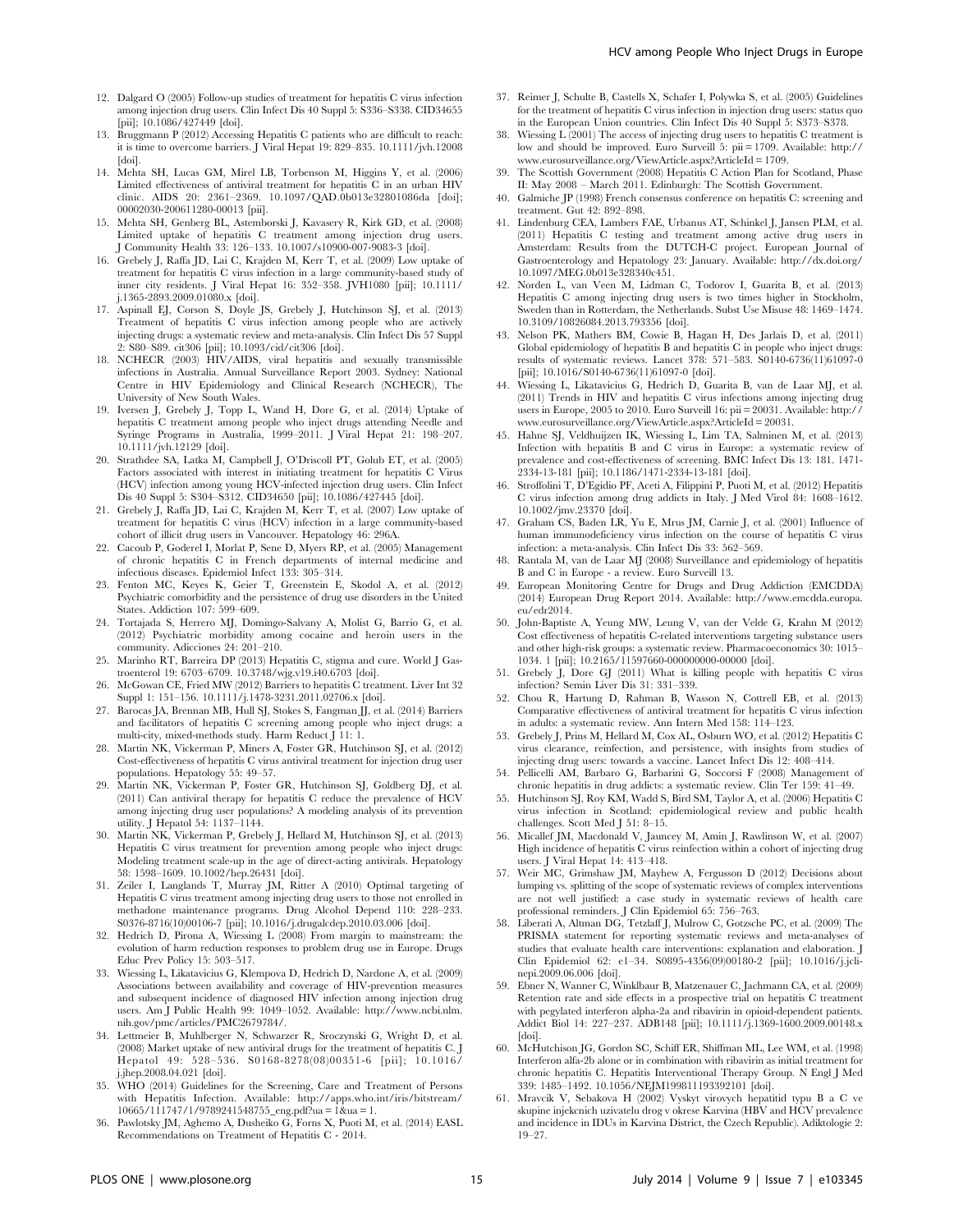- 62. Mravcík V, Petrošová B, Zábranský T, Rehák V, Coufalová M (2009) Výskyt VHC U I Njekcních Uživatelu Drog. Edisko Pro Drogy A Drogove Závislosti 1–80.
- 63. Lucidarme D, Bruandet A, Ilef D, Harbonnier J, Jacob C, et al. (2004) Incidence and risk factors of HCV and HIV infections in a cohort of intravenous drug users in the North and East of France. Epidemiol Infect 132: 699–708.
- 64. Bruandet A, Lucidarme D, Decoster A, Ilef D, Harbonnier J, et al. (2006) [Incidence and risk factors of HCV infection in a cohort of intravenous drug users in the North and East of France]. Rev Epidemiol Sante Publique 54 Spec No1: 1S15–1S22.
- 65. Partanen A, Malin K, et al (2006) A-klinikkasäätiön raportiisarja. 52.
- 66. Smyth BP, O'Connor JJ, Barry J, Keenan E (2003) Retrospective cohort study examining incidence of HIV and hepatitis C infection among injecting drug users in Dublin. J Epidemiol Community Health 57: 310–311.
- 67. Grogan L, Tiernan M, Geogeghan N, Smyth B, Keenan E (2005) Bloodborne virus infections among drug users in Ireland: a retrospective cross-sectional survey of screening, prevalence, incidence and hepatitis B immunisation uptake. Ir J Med Sci 174: 14–20.
- 68. Bravo MJ, Vallejo F, Barrio G, Brugal MT, Molist G, et al. (2012) HCV seroconversion among never-injecting heroin users at baseline: no predictors identified other than starting injection. Int J Drug Policy 23: 415–419.
- 69. Blome MA, Bjorkman P, Flamholc L, Jacobsson H, Molnegren V, et al. (2011) Minimal transmission of HIV despite persistently high transmission of hepatitis C virus in a Swedish needle exchange program. J Viral Hepat 18: 831–839.
- 70. Mansson AS, Moestrup T, Nordenfelt E, Widell A (2000) Continued transmission of hepatitis B and C viruses, but no transmission of human immunodeficiency virus among intravenous drug users participating in a syringe/needle exchange program. Scand J Infect Dis 32: 253–258.
- 71. van den Berg C, Smit C, Van BG, Coutinho R, Prins M (2007) Full participation in harm reduction programmes is associated with decreased risk for human immunodeficiency virus and hepatitis C virus: evidence from the Amsterdam Cohort Studies among drug users. Addiction 102: 1454–1462.
- 72. van den Berg CH, Smit C, Bakker M, Geskus RB, Berkhout B, et al. (2007) Major decline of hepatitis C virus incidence rate over two decades in a cohort of drug users. Eur J Epidemiol 22: 183–193.
- 73. Allen EJ, Palmateer NE, Hutchinson SJ, Cameron S, Goldberg DJ, et al. (2012) Association between harm reduction intervention uptake and recent hepatitis C infection among people who inject drugs attending sites that provide sterile injecting equipment in Scotland. Int J Drug Policy 23: 346–352.
- 74. Turner KM, Hutchinson S, Vickerman P, Hope V, Craine N, et al. (2011) The impact of needle and syringe provision and opiate substitution therapy on the incidence of hepatitis C virus in injecting drug users: pooling of UK evidence. Addiction 106: 1978–1988. 10.1111/j.1360-0443.2011.03515.x [doi].
- 75. Roy KM, Goldberg D, Taylor A, Hutchinson S, MacDonald L, et al. (2001) A method to detect the incidence of hepatitis C infection among injecting drug users in Glasgow 1993–98. J Infect 43: 200–205. 10.1053/jinf.2001.0908 [doi];S0163-4453(01)90908-9 [pii].
- 76. Roy KM, Hutchinson SJ, Wadd S, Taylor A, Cameron SO, et al. (2007) Hepatitis C virus infection among injecting drug users in Scotland: a review of prevalence and incidence data and the methods used to generate them. Epidemiol Infect 135: 433–442. S0950268806007035 [pii]; 10.1017/ S0950268806007035 [doi].
- 77. Abou-Saleh M, Davis P, Rice P, Checinski K, Drummond C, et al. (2008) The effectiveness of behavioural interventions in the primary prevention of hepatitis C amongst injecting drug users: a randomised controlled trial and lessons learned. Harm Reduct I 5: 25.
- 78. Brant LJ, Ramsay ME, Balogun MA, Boxall E, Hale A, et al. (2008) Diagnosis of acute hepatitis C virus infection and estimated incidence in low- and highrisk English populations. J Viral Hepat 15: 871–877.
- 79. Health Protection Agency, Health Protection Scotland, Public Health Wales, Public Health Agency Northern Ireland (2012) Hepatitis C in the UK, 2012 Report.
- 80. Craine N, Hickman M, Parry JV, Smith J, Walker AM, et al. (2009) Incidence of hepatitis C in drug injectors: the role of homelessness, opiate substitution treatment, equipment sharing, and community size. Epidemiol Infect 137: 1255–1265.
- 81. Hope VD, Hickman M, Ngui SL, Jones S, Telfer M, et al. (2011) Measuring the incidence, prevalence and genetic relatedness of hepatitis C infections among a community recruited sample of injecting drug users, using dried blood spots. J Viral Hepat 18: 262–270.
- 82. Balogun MA, Murphy N, Nunn S, Grant A, Andrews NJ, et al. (2009) Prevalence and incidence of hepatitis C in injecting drug users attending genitourinary medicine clinics. Epidemiol Infect 137: 980–987. S0950268808001660 [pii]; 10.1017/S0950268808001660 [doi].
- 83. McDonald SA, Hutchinson SJ, Cameron SO, Innes HA, McLeod A, et al. (2012) Examination of the risk of reinfection with hepatitis C among injecting drug users who have been tested in Glasgow. Int J Drug Policy 23: 353–357.
- 84. Aarons E, Grant P, Soldan K, Luton P, Tang J, et al. (2004) Failure to diagnose recent hepatitis C virus infections in London injecting drug users. J Med Virol 73: 548–553.
- 85. Judd A, Hickman M, Jones S, McDonald T, Parry JV, et al. (2005) Incidence of hepatitis C virus and HIV among new injecting drug users in London:

prospective cohort study. BMJ 330: 24–25. bmj.38286.841227.7C [pii]; 10.1136/bmj.38286.841227.7C [doi].

- 86. Christensen PB, Krarup HB, Niesters HG, Norder H, Georgsen J (2000) Prevalence and incidence of bloodborne viral infections among Danish prisoners. Eur J Epidemiol 16: 1043–1049.
- 87. Champion JK, Taylor A, Hutchinson S, Cameron S, McMenamin J, et al. (2004) Incidence of hepatitis C virus infection and associated risk factors among Scottish prison inmates: a cohort study. Am J Epidemiol 159: 514–519.
- 88. Grady BP, Vanhommerig JW, Schinkel J, Weegink CJ, Bruisten SM, et al. (2012) Low incidence of reinfection with the hepatitis C virus following treatment in active drug users in Amsterdam. Eur J Gastroenterol Hepatol . 10.1097/MEG.0b013e32835702a8 [doi].
- 89. Backmund M, Meyer K, Edlin BR (2004) Infrequent reinfection after successful treatment for hepatitis C virus infection in injection drug users. Clin Infect Dis 39: 1540–1543. CID33778 [pii]; 10.1086/425361 [doi].
- 90. Gombas W, Fischer G, Jagsch R, Eder H, Okamoto I, et al. (2000) Prevalence and distribution of hepatitis C subtypes in patients with opioid dependence. Eur Addict Res 6: 198–204.
- 91. Mathei C, Wollants E, Verbeeck J, Van RM, Robaeys G, et al. (2005) Molecular epidemiology of hepatitis C among drug users in Flanders, Belgium: association of genotype with clinical parameters and with sex- and drug-related risk behaviours. Eur J Clin Microbiol Infect Dis 24: 514–522.
- 92. Micalessi MI, Gerard C, Ameye L, Plasschaert S, Brochier B, et al. (2008) Distribution of hepatitis C virus genotypes among injecting drug users in contact with treatment centers in Belgium, 2004–2005. J Med Virol 80: 640– 645.
- 93. Bourgeois S, Schrooten W, Robaeys G (2010) High viral response in a multidisciplinary network not organized under one roof for antiviral management of chronic hepatitis  $\check{C}$  viral patients infected after substance use. Journal of Hepatology 52: S103.
- 94. Reitox National Focal Point Bulgaria (2009) 2009 National Report (2008 Data) to the EMCDDA. Available: [http://www.emcdda.europa.eu/attachements.](http://www.emcdda.europa.eu/attachements.cfm/att_142615_EN_BG-NR2009.pdf) [cfm/att\\_142615\\_EN\\_BG-NR2009.pdf.](http://www.emcdda.europa.eu/attachements.cfm/att_142615_EN_BG-NR2009.pdf)
- 95. Teoharov P, Pavlov I (2009) Genetic diversity of hepatitis C virus among Bulgarian injecting drug users with hepatitis C. Clinical Microbiology and Infection. Conference: 19<sup>th</sup> European Congress of Clinical Microbiology and Infectious Diseases (ECCMID) Helsinki Finland. Conference Start: 20090516 Conference End: 20090519. Conference Publication: (var.pagings). 15 (pp S594), 2009. Date of Publication: May 2009. [Journal: Conference Abstract]. Clinical Microbiology and Infection.
- 96. Demetriou VL, van de Vijver DA, Hezka J, Kostrikis LG, Kostrikis LG (2010) Hepatitis C infection among intravenous drug users attending therapy programs in Cyprus. J Med Virol 82: 263–270.
- 97. Krekulova L, Rehak V, Strunecky O, Nemecek V (2009) Current situation and trends in the hepatitis C virus genotype distribution among injecting drug users in the Czech Republic. Epidemiol Mikrobiol Imunol 58: 84–89.
- 98. Nechanska B (2013) Udaje v Narodnim registru uzivatelu lekarsky indikovanych substitucnich latek - rok 2012 (Information in the National Register of Medically Indicated Substitution Substances - 2012). Aktualni informace.
- 99. Mossner BK, Skamling M, Jorgensen TR, Georgsen J, Pedersen C, et al. (2010) Decline in hepatitis B infection observed after 11 years of regional vaccination among Danish drug users. J Med Virol 82: 1635–1639.
- 100. Omland LH, Christensen PB, Krarup H, Jepsen P, Weis N, et al. (2011) Mortality among patients with cleared hepatitis C virus infection compared to the general population: a Danish nationwide cohort study. PLoS One 6: e22476.
- 101. Alric L, Fort M, Izopet J, Vinel JP, Bureau C, et al. (2000) Study of host- and virus-related factors associated with spontaneous hepatitis C virus clearance. Tissue Antigens 56: 154–158.
- 102. Elghouzzi MH, Bouchardeau F, Pillonel J, Boiret E, Tirtaine C, et al. (2000) Hepatitis C virus: routes of infection and genotypes in a cohort of anti-HCVpositive French blood donors. Vox Sang 79: 138–144.
- 103. Cournot M, Glibert A, Castel F, Druart F, Imani K, et al. (2004) Management of hepatitis C in active drugs users: experience of an addiction care hepatology unit. Gastroenterol Clin Biol 28: 533–539.
- 104. Lucidarme D, Decoster A, Fremaux D, Harbonnier J, Jacob C, et al. (2007) Routine practice HCV infection screening with saliva samples: multicentric study in an intravenous drug user population. Gastroenterol Clin Biol 31: 480– 484.
- 105. Moussalli J, Delaquaize H, Boubilley D, Lhomme JP, Merleau PJ, et al. (2010) Factors to improve the management of hepatitis C in drug users: an observational study in an addiction centre. Gastroenterol Res Pract 2010. 10.1155/2010/261472 [doi].
- 106. Christofidou M, Jelastopulu E, Economides G, Spiliopoulou I, Siagris D, et al. (2008) Epidemiology of Chronic Hepatitis C Virus Infection in High Risk Groups. Hepatitis Monthly 8: 11–16.
- 107. Cullen W, Stanley J, Langton D, Kelly Y, Bury G (2007) Management of hepatitis C among drug users attending general practice in Ireland: baseline data from the Dublin area hepatitis C in general practice initiative. Eur J Gen Pract 13: 5–12.
- 108. Keating S, Coughlan S, Connell J, Sweeney B, Keenan E (2005) Hepatitis C viral clearance in an intravenous drug-using cohort in the Dublin area. Ir J Med Sci 174: 37–41.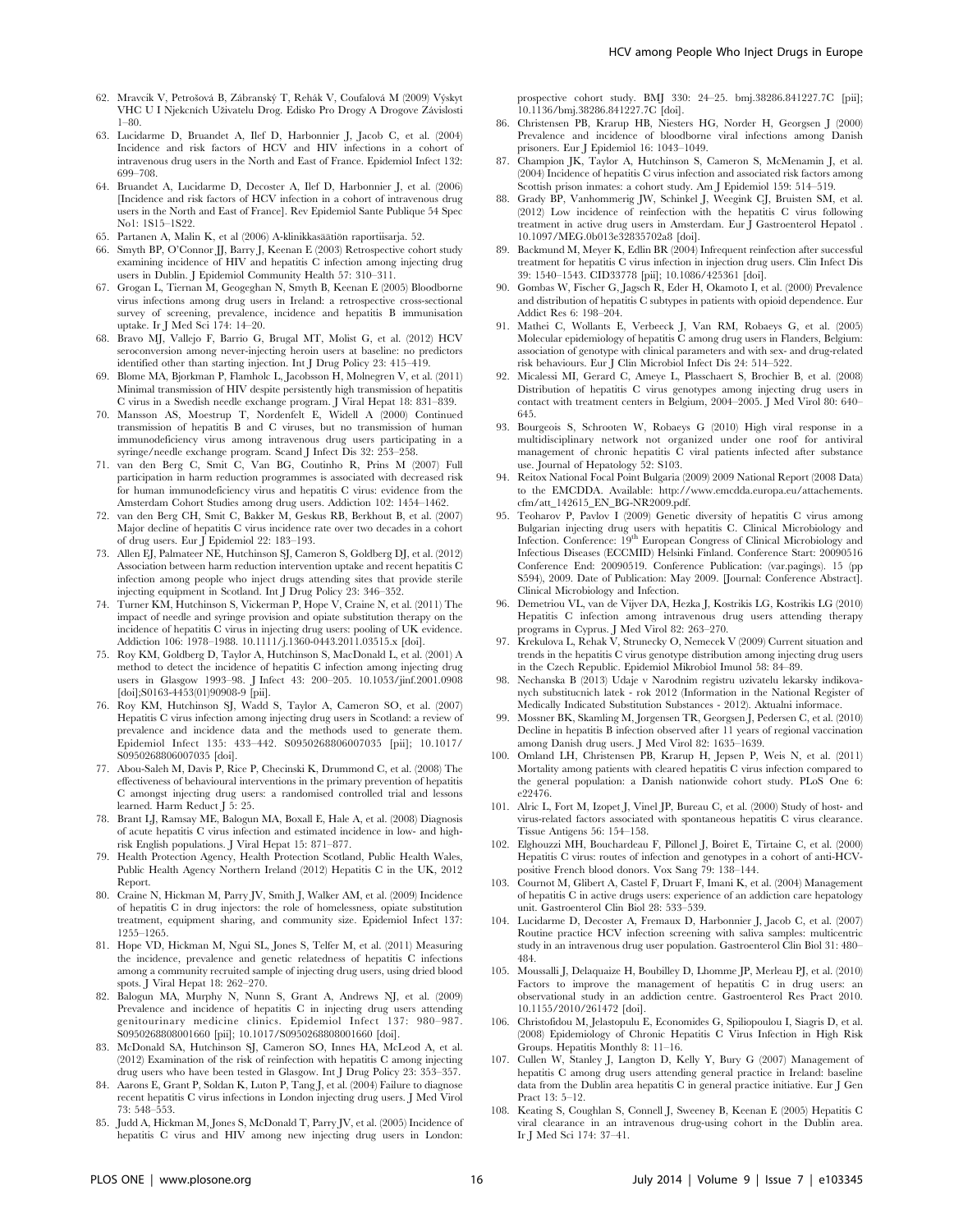- 109. Santolamazza M, Delle MM, Alvino A, Bacosi M, D'Innocenzo S, et al. (2001) Multiple viral infections in a group of intravenous drug users: hepatitis B virus exposure is the risk factor. Eur J Gastroenterol Hepatol 13: 1347–1354.
- 110. van den Berg CH, Grady BP, Schinkel J, van de Laar T, Molenkamp R, et al. (2011) Female sex and IL28B, a synergism for spontaneous viral clearance in hepatitis C virus (HCV) seroconverters from a community-based cohort. PLoS One 6: e27555.
- 111. Sultana C, Vagu C, Temereanca A, Grancea C, Slobozeanu J, et al. (2011) Hepatitis C Virus Genotypes in Injecting Drug Users from Romania. Cent Eur J Med 6: 672–678.
- 112. Lidman C, Norden L, Kaberg M, Kall K, Franck J, et al. (2009) Hepatitis C infection among injection drug users in Stockholm Sweden: prevalence and gender. Scand J Infect Dis 41: 679–684.
- 113. van de Laar TJ, Molenkamp R, van den Berg C, Schinkel J, Beld MG, et al. (2009) Frequent HCV reinfection and superinfection in a cohort of injecting drug users in Amsterdam. J Hepatol 51: 667–674.
- 114. Cullen BL, Hutchinson SJ, Cameron SO, Anderson E, Ahmed S, et al. (2012) Identifying former injecting drug users infected with hepatitis C: an evaluation of a general practice-based case-finding intervention. J Public Health (Oxf) 34: 14–23.
- 115. Jowett SL, Agarwal K, Smith BC, Craig W, Hewett M, et al. (2001) Managing chronic hepatitis C acquired through intravenous drug use. QJM 94: 153–158.
- 116. McDonald SA, Hutchinson SJ, Mills PR, Bird SM, Cameron S, et al. (2011) The influence of hepatitis C and alcohol on liver-related morbidity and mortality in Glasgow's injecting drug user population. J Viral Hepat 18: e126– e133.
- 117. Hofer H, Watkins-Riedel T, Janata O, Penner E, Holzmann H, et al. (2003) Spontaneous viral clearance in patients with acute hepatitis C can be predicted by repeated measurements of serum viral load. Hepatology 37: 60–64.
- 118. Vitous A, Hobstova J (2007) [Infectious diseases in problem drug users hospitalized in the infectious ward of the Motol University Hospital in 2002– 2005]. Klin Mikrobiol Infekc Lek 13: 70–75.
- 119. Santantonio T, Medda E, Ferrari C, Fabris P, Cariti G, et al. (2006) Risk factors and outcome among a large patient cohort with community-acquired acute hepatitis C in Italy. Clin Infect Dis 43: 1154–1159.
- 120. Haushofer AC, Kopty C, Hauer R, Brunner H, Halbmayer WM (2001) HCV genotypes and age distribution in patients of Vienna and surrounding areas. J Clin Virol 20: 41–47.
- 121. Ciccozzi M, Zehender G, Cento V, Lo PA, Teoharov P, et al. (2011) Molecular analysis of hepatitis C virus infection in Bulgarian injecting drug users. J Med Virol 83: 1565–1570.
- 122. Krekulova L, Rehak V, Madrigal N, Johnson M, Killoran P, et al. (2001) Genotypic and epidemiologic characteristics of hepatitis C virus infections among recent injection drug user and nonuser populations. Clin Infect Dis 33: 1435–1438.
- 123. Tallo T, Norder H, Tefanova V, Krispin T, Schmidt J, et al. (2007) Genetic characterization of hepatitis C virus strains in Estonia: fluctuations in the predominating subtype with time. J Med Virol 79: 374–382.
- 124. Bourliere M, Barberin JM, Rotily M, Guagliardo V, Portal I, et al. (2002) Epidemiological changes in hepatitis C virus genotypes in France: evidence in intravenous drug users. J Viral Hepat 9: 62–70.
- 125. Payan C, Roudot-Thoraval F, Marcellin P, Bled N, Duverlie G, et al. (2005) Changing of hepatitis C virus genotype patterns in France at the beginning of the third millenium: The GEMHEP GenoCII Study. J Viral Hepat 12: 405– 413.
- 126. Backmund M, Meyer K, Von Zielonka M, Eichenlaub D (2001) Treatment of hepatitis C infection in injection drug users. Hepatology 34: 188–193. S0270- 9139(01)99075-5 [pii]; 10.1053/jhep.2001.25882 [doi].
- 127. Ross RS, Viazov S, Renzing-Kohler K, Roggendorf M (2000) Changes in the epidemiology of hepatitis C infection in Germany: shift in the predominance of hepatitis C subtypes. J Med Virol 60: 122–125.
- 128. Schroter M, Zollner B, Schafer P, Reimer A, Muller M, et al. (2002) Epidemiological dynamics of hepatitis C virus among 747 German individuals: new subtypes on the advance. J Clin Microbiol 40: 1866–1868.
- 129. Gigi E, Sinakos E, Lalla T, Vrettou E, Orphanou E, et al. (2007) Treatment of intravenous drug users with chronic hepatitis C: treatment response, compliance and side effects. Hippokratia 11: 196–198.
- 130. Katsoulidou A, Sypsa V, Tassopoulos NC, Boletis J, Karafoulidou A, et al. (2006) Molecular epidemiology of hepatitis C virus (HCV) in Greece: temporal trends in HCV genotype-specific incidence and molecular characterization of genotype 4 isolates. J Viral Hepat 13: 19–27.
- 131. Manolakopoulos S, Deutsch MJ, Anagnostou O, Karatapanis S, Tiniakou E, et al. (2010) Substitution treatment or active intravenous drug use should not be contraindications forantiviral treatment in drug userswith chronic hepatitis C. Liver International 30: November. Available: [http://dx.doi.org/10.1111/j.](http://dx.doi.org/10.1111/j.1478-3231.2010.02341.x) [1478-3231.2010.02341.x](http://dx.doi.org/10.1111/j.1478-3231.2010.02341.x).
- 132. Papadopoulos V, Gogou A, Mylopoulou T, Mimidis K (2010) Should active injecting drug users receive treatment for chronic hepatitis C? Arq Gastroenterol 47: 238–241.
- 133. Raptopoulou M, Touloumi G, Tzourmakliotis D, Nikolopoulou G, Dimopoulou M, et al. (2011) Significant epidemiological changes in chronic hepatitis C infection: results of the nationwide HEPNET-GREECE cohort study. Hippokratia 15: 26–31.
- 134. Savvas SP, Koskinas J, Sinani C, Hadziyannis A, Spanou F, et al. (2005) Changes in epidemiological patterns of HCV infection and their impact on liver disease over the last 20 years in Greece. J Viral Hepat 12: 551–557.
- 135. Dal Molin G, Ansaldi F, Biagi C, D'Agaro P, Comar M, et al. (2002) Changing molecular epidemiology of hepatitis C virus infection in Northeast Italy. J Med Virol 68: 352–356.
- 136. Saracco G, Sostegni R, Ghisetti V, Rocca G, Cariti G, et al. (2000) Hepatitis C virus genotypes in a non-cirrhotic Italian population with chronic hepatitis C: correlation with clinical, virological and histological parameters. Results of a prospective multicentre study. J Viral Hepat 7: 124–129.
- 137. Sereno S, Perinelli P, Laghi V (2009) Changes in the prevalence of hepatitis C virus genotype among Italian injection drug users-relation to period of injection started. J Clin Virol 45: 354–357.
- 138. Liakina V, Speiciene D, Irnius A, Valantinas J (2009) Changes in hepatitis C virus infection routes and genotype distribution in a Lithuanian cohort with chronic hepatitis C. Med Sci Monit 15: H17–H23.
- 139. Chlabicz S, Flisiak R, Kowalczuk O, Grzeszczuk A, Pytel-Krolczuk B, et al. (2008) Changing HCV genotypes distribution in Poland—relation to source and time of infection. J Clin Virol 42: 156–159.
- 140. Calado RA, Rocha MR, Parreira R, Piedade J, Venenno T, et al. (2011) Hepatitis C virus subtypes circulating among intravenous drug users in Lisbon, Portugal. J Med Virol 83: 608–615.
- 141. Seme K, Vrhovac M, Mocilnik T, Maticic M, Lesnicar G, et al. (2009) Hepatitis C virus genotypes in 1,504 patients in Slovenia, 1993–2007. J Med Virol 81: 634–639.
- 142. Serra MA, Rodriguez F, del Olmo JA, Escudero A, Rodrigo JM (2003) Influence of age and date of infection on distribution of hepatitis C virus genotypes and fibrosis stage. J Viral Hepat 10: 183–188.
- 143. Touceda S, Pereira M, Agulla A (2002) Prevalence of hepatitis C virus genotypes in the area of El Ferrol (La Coruna, Spain). Enferm Infecc Microbiol Clin 20: 200–204.
- 144. van de Laar TJ, Langendam MW, Bruisten SM, Welp EA, Verhaest I, et al. (2005) Changes in risk behavior and dynamics of hepatitis C virus infections among young drug users in Amsterdam, the Netherlands. J Med Virol 77: 509– 518.
- 145. Balogun MA, Laurichesse H, Ramsay ME, Sellwood J, Westmoreland D, et al. (2003) Risk factors, clinical features and genotype distribution of diagnosed hepatitis C virus infections: a pilot for a sentinel laboratory-based surveillance. Commun Dis Public Health 6: 34–39.
- 146. Jack K, Willott S, Manners J, Varnam MA, Thomson BJ (2009) Clinical trial: a primary-care-based model for the delivery of anti-viral treatment to injecting drug users infected with hepatitis C. Aliment Pharmacol Ther 29: 38–45. APT3872 [pii]; 10.1111/j.1365-2036.2008.03872.x [doi].
- 147. Mohsen AH (2001) The epidemiology of hepatitis  $\overline{C}$  in a UK health regional population of 5.12 million. Gut 48: 707–713.
- 148. Öbig (2013) Gesundheit Österreich GmbH/ Österreichisches Bundesinstitut für Gesundheitswesen - GÖG/ÖBIG (unpublished data).
- 149. Matheï C (2011) Internal document. Free Clinic: Antwerp.
- 150. National Focal Point (2010) Annual report on the state of drug related problems in Bulgaria.
- 151. Huik K, Sadam M, Karki T, Avi R, Krispin T, et al. (2010) CCL3L1 copy number is a strong genetic determinant of HIV seropositivity in Caucasian intravenous drug users. J Infect Dis 201: 730–739.
- 152. Defossez G, Verneau A, Ingrand I, Silvain C, Ingrand P, et al. (2008) Evaluation of the French national plan to promote screening and early management of viral hepatitis C, between 1997 and 2003: a comparative crosssectional study in Poitou-Charentes region. Eur J Gastroenterol Hepatol 20: 367–372. 10.1097/MEG.0b013e3282f479ab [doi]; 00042737-200805000- 00001 [pii].
- 153. Jauffret-Roustide M, Le SY, Couturier E, Thierry D, Rondy M, et al. (2009) A national cross-sectional study among drug-users in France: epidemiology of HCV and highlight on practical and statistical aspects of the design. BMC Infect Dis 9: 113.
- 154. Backmund M, Meyer K, Henkel C, Reimer J, Wachtler M, et al. (2005) Risk Factors and predictors of human immunodeficiency virus infection among injection drug users. Eur Addict Res 11: 138–144.
- 155. Muller MC, Pichler M, Martin G, Plorer D, Winter C, et al. (2009) Burden of disease and level of patient's medical care in substitution treatment for opiates. Med Klin 104: 913–917.
- 156. Zimmermann R (2012) DRUCK-Studie Drogen und chronische Infektionskrankheiten in Deutschland. Ergebnisse der Pilotierung eines Sero- und Verhaltenssurveys bei i.v. Drogengebrauchern. Epidem Bull 33.
- 157. Giotakos O, Bourtsoukli P, Paraskeyopoulou T, Spandoni P, Stasinos S, et al. (2003) Prevalence and risk factors of HIV, hepatitis B and hepatitis C in a forensic population of rapists and child molesters. Epidemiol Infect 130: 497– 500.
- 158. Focal Point (2009) Greek REITOX Focal Point (EKTEPN), University Mental Health Research Institute (UMHRI) (unpublished data).
- 159. Gyarmathy VA, Neaigus A, Ujhelyi E (2009) Vulnerability to drug-related infections and co-infections among injecting drug users in Budapest, Hungary. Eur J Public Health 19: 260–265.
- 160. Treso B, Barcsay E, Tarjan A, Horvath G, Dencs A, et al. (2012) Prevalence and correlates of HCV, HVB, and HIV infection among prison inmates and staff, Hungary. J Urban Health 89: 108–116.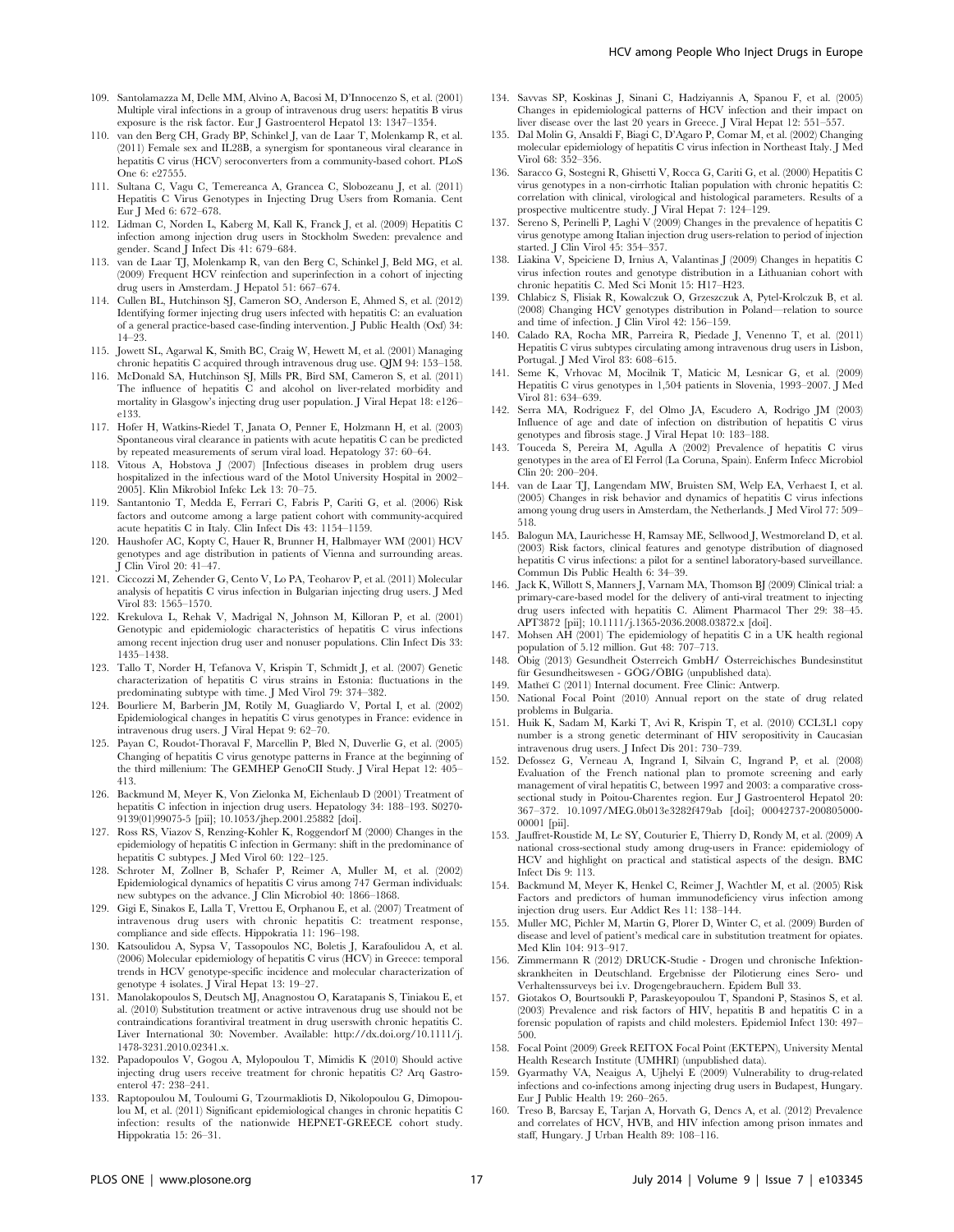- 161. Camoni L, Regine V, Salfa MC, Nicoletti G, Canuzzi P, et al. (2010) Continued high prevalence of HIV, HBV and HCV among injecting and noninjecting drug users in Italy. Ann Ist Super Sanita 46: 59–65.
- 162. Napoli C, Tafuri S, Pignataro N, Tedesco G, Maria AS, et al. (2010) Risk factors for HBV/HIV/HCV in drug addicts: a survey of attendees of a department of pathological dependence. J Prev Med Hyg 51: 101–104.
- 163. Quaglio G, Lugoboni F, Pajusco B, Sarti M, Talamini G, et al. (2003) Factors associated with hepatitis C virus infection in injection and noninjection drug users in Italy. Clin Infect Dis 37: 33–40.
- 164. Babudieri S, Longo B, Sarmati L, Starnini G, Dori L, et al. (2005) Correlates of HIV, HBV, and HCV infections in a prison inmate population: results from a multicentre study in Italy. J Med Virol 76: 311–317.
- 165. Trapencieris M, Snikere S, Petersons A, Kaupe R (2013) Drug use patterns and trends in Latvia. Drug users cohort study 6th phase results (Narkotiku lietosanas paradumi un tendences Latvija. Narkotiku lietotaju kohortas petijuma 6. posma rezultati).
- 166. National Institute of Health Development (2009) Prevalence of HIV and other Infections and Risk Behaviour Among Injecting Drug Users In Latvia, Lithuania And Estonia in 2007 Study report, 2009. Available: [http://balthiv.](http://balthiv.com/download-doc.php?file=ENCAP_ENG.pdf) [com/download-doc.php?file = ENCAP\\_ENG.pdf](http://balthiv.com/download-doc.php?file=ENCAP_ENG.pdf).
- 167. Karnite A, Uusküla A, Luizov A, Rusev A, Talu A, et al. (2013) Assessment on HIV and TB knowledge and the barriers related to access to care among vulnerable groups. Report on a cross-sectional study among injecting drug users. (Zina-šanas par HIV un tuberkulozi un šk, e-ršl, i apru-pes san, emšanai socia-la-s atstumti-bas riska grupa-s. Injice-jamo narkotiku lietota-ju viduveikta šk, e-rsgriezuma pe-ti-juma rezulta-ti) (in press).
- 168. Removille N, Origer A, Couffignal S, Vaillant M, Schmit JC, et al. (2011) A hepatitis A, B, C and HIV prevalence and risk factor study in ever injecting and non-injecting drug users in Luxembourg associated with HAV and HBV immunisations. BMC Public Health 11: 351.
- 169. Bielak A, Zielinski A (2002) Wystepowanie chorob zakaznych (wzw typu B i C, HIV) wsrod narkomanow przyjmujacych dozylne srodki odurzajace. [Infectious diseases (HBV, HCV and HIV) among injecting drug users.] (unpublished data).
- 170. Rosinska M, Zielinski A (2004) Estimating the prevalence of infectious diseases (hepatitis C and B, HIV) among drug users taking drugs by injection in cities with varying degrees of implementation of harm reduction programs (Oszacowanie wystepowania chorob zakaznych (wirusowe zapalenie watroby typu C i B, HIV) wsrod narkomanow przyjmujacych srodki odurzajace w iniekcji w miastach o roznym stopniu realizacji programow redukcji szkod).
- 171. Rosinska M (2005) Estimating the prevalence of infectious diseases (hepatitis C and B, HIV) among drug users taking drugs by injection with a special emphasis on migration between countries (Oszacowanie wystepowania chorob zakaznych (wirusowe zapalenie watroby typu C i B, HIV) wsrod narkomanow przyjmujacych srodki odurzajace w iniekcji ze szczegolnym uwzglednieniem migracji pomiedzy krajami).
- 172. Rosinska M (2009) Estimating the prevalence of infectious diseases (hepatitis C and B, HIV) among people who injected drugs in Gdansk and Krakow (Oszacowanie wystepowania chorob zakaznych (wirusowe zapalenie watroby typu C i B, HIV) wsrod osob przyjmujacych srodki odurzajace we wstrzyknieciach w Gdansku i w Krakowie).
- 173. Barros H, Ramos E, Lucas R (2008) A survey of HIV and HCV among female prison inmates in Portugal. Cent Eur J Public Health 16: 116–120.
- 174. Institute of Public Health (2008) Report on the Drug Situation 2008 of the Republic of Slovenia. 68–69.
- 175. Saiz de la Hoya P, Bedia M, Murcia J, Cebria J, Sanchez-Paya J, et al. (2005) [Predictive markers of HIV and HCV infection and co-infection among inmates in a Spanish prison]. Enferm Infecc Microbiol Clin 23: 53–57.
- 176. Rodriguez-Vidigal FF, Baz MJ, Fernandez FJ, Najarro F (2003) [Hepatitis C virus infection in a first level rural hospital: descriptive study in the decade 1991–1999]. Enferm Infecc Microbiol Clin 21: 142–146.
- 177. Lumbreras B, Jarrin I, Del AJ, Perez-Hoyos S, Muga R, et al. (2006) Impact of hepatitis C infection on long-term mortality of injecting drug users from 1990 to 2002: differences before and after HAART. AIDS 20: 111–116.
- 178. Bassani S, Toro C, de la Fuente L, Brugal MT, Jimenez V, et al. (2004) Rate of infection by blood-borne viruses in active heroin users in 3 Spanish cities. Med Clin (Barc ) 122: 570–572.
- 179. de los Cobos CT, Casanueva GM, Jove GC (2003) Profile of drug users admitted to a hospital. An Med Interna 20: 504–509.
- 180. Folch C, Casabona J, Espelt A, Majo X, Merono M, et al. (2013) Gender differences in HIV risk behaviours among intravenous drug users in Catalonia, Spain. Gac Sanit.
- 181. Hernandez-Aguado I, Ramos-Rincon JM, Avinio MJ, Gonzalez-Aracil J, Perez-Hoyos S, et al. (2001) Measures to reduce HIV infection have not been successful to reduce the prevalence of HCV in intravenous drug users. Eur J Epidemiol 17: 539–544.
- 182. Huntington S, Folch C, Gonzalez V, Merono M, Ncube F, et al. (2010) [Prevalence of human immunodeficiency virus and hepatitis C virus, and associated factors among injecting drug users in Catalonia]. Enferm Infecc Microbiol Clin 28: 236–238.
- 183. Folch C, Casabona J, Brugal MT, Majó X, Meroño M, et al. (2009) Prevalencia de VIH, VHC y de otras ITS en usuarios de droga por vía parenteral reclutados en centros de reducción de daños [Prevalence of HIV, HCV and other STIs among IDUs recruited from harm reduction centres].
- 184. Sanvisens A, Fuster D, Serra I, Tor J, Tural C, et al. (2011) Estimated liver fibrosis and its impact on all-cause mortality of HCV-monoinfected and HCV/ HIV-coinfected drug users. Curr HIV Res 9: 256–262.
- 185. Hope VD, Judd A, Hickman M, Lamagni T, Hunter G, et al. (2001) Prevalence of hepatitis C among injection drug users in England and Wales: is harm reduction working? Am J Public Health 91: 38–42.
- 186. Marongiu A, Hope VD, Parry JV, Ncube F (2012) Male IDUs who have sex with men in England, Wales and Northern Ireland: are they at greater risk of bloodborne virus infection and harm than those who only have sex with women? Sex Transm Infect 88: 456–461.
- 187. Health Protection Scotland (2008) The Needle Exchange Surveillance Initiative (NESI): Prevalence of HCV, HIV and injecting risk behaviours among injecting drug users attending needle exchanges in Scotland, 2007.
- 188. Wilkinson M, Crawford V, Tippet A, Jolly F, Turton J, et al. (2009) Community-based treatment for chronic hepatitis C in drug users: High rates of compliance with therapy despite ongoing drug use. Alimentary Pharmacology and Therapeutics 29: January. Available: [http://dx.doi.org/10.1111/j.](http://dx.doi.org/10.1111/j.1365-2036.2008.03834.x) [1365-2036.2008.03834.x](http://dx.doi.org/10.1111/j.1365-2036.2008.03834.x).
- 189. HPA HPS, National Public Health Service for Wales, CDSC Northern Ireland, CRDHB (2009) Shooting Up: Infections among injecting drug users in the United Kingdom 2008.
- 190. Christensen PB, Hay G, Jepsen P, Omland LH, Just SA, et al. (2012) Hepatitis C prevalence in Denmark -an estimate based on multiple national registers. BMC Infect Dis 12: 178.
- 191. Jauffret-Roustide M, Emmanuelli J, Quaglia M, Barin F, Arduin P, et al. (2006) Impact of a harm-reduction policy on HIV and hepatitis C virus transmission among drug users: recent French data—the ANRS-Coquelicot Study. Subst Use Misuse 41: 1603–1621. W461677756681022 [pii]; 10.1080/ 10826080600847951 [doi].
- 192. Hope V, Parry JV, Marongui A, Ncube F (2012) Hepatitis C infection among recent initiates to injecting in England 2000–2008: Is a national hepatitis C action plan making a difference? J Viral Hepat 19: 55–64.
- 193. Health Protection Agency, Health Protection Scotland, Public Health Wales, Public Health Agency Northern Ireland (2012) Unlinked Anonymous Monitoring Survey of People Who Inject Drugs in contact with specialist services: data tables update July 2012. Available: [http://www.hpa.org.uk/](http://www.hpa.org.uk/webc/HPAwebFile/HPAweb_C/1317135226434) [webc/HPAwebFile/HPAweb\\_C/1317135226434](http://www.hpa.org.uk/webc/HPAwebFile/HPAweb_C/1317135226434).
- 194. McDonald SA, Hutchinson SJ, Mills PR, Bird SM, Robertson C, et al. (2010) Diagnosis of hepatitis C virus infection in Scotland's injecting drug user population. Epidemiol Infect 138: 393–402.
- 195. McDonald SA, Hutchinson SJ, Palmateer NE, Allen E, Cameron SO, et al. (2013) Decrease in health-related quality of life associated with awareness of hepatitis C virus infection among people who inject drugs in Scotland. J Hepatol 58: 460–466. S0168-8278(12)00836-7 [pii]; 10.1016/ j.jhep.2012.11.004 [doi].
- 196. Agostini H, Castera L, Melin P, Cattan L, Roudot-Thoraval F (2007) HEPACOM: multicenter, observational prospective study of outcome and monitoring of HCV positive antiviral-naïve patients managed in the French health care system. Gastroenterologie Clinique et Biologique 31: 1074–1080.
- 197. Grando-Lemaire V, Goisset P, Sorge F, Trinchet JC, Castera L, et al. (2002) Hepatitis C virus screening in drug users in an addiction out-patient unit. Gastroenterol Clin Biol 26: 1091–1096. MDOI-GCB-12-2002-26-12-0399- 8320-101019-ART5 [pii].
- 198. Perut V, Labalette C, Sogni P, Ferrand I, Salmon-Ceron D, et al. (2009) Access to care of patients with chronic hepatitis C virus infection in a university hospital: Is opioid dependence a limiting condition? Drug Alcohol Depend 104: 78–83.
- 199. Schulte B, Schutt S, Brack J, Isernhagen K, Deibler P, et al. (2010) Successful treatment of chronic hepatitis C virus infection in severely opioid-dependent patients under heroin maintenance. Drug Alcohol Depend 109: 248–251. S0376-8716(10)00036-0 [pii]; 10.1016/j.drugalcdep.2010.01.009 [doi].
- 200. Gazdag G, Horvath G, Szabo O, Ungvari GS (2011) Difficulties with interferon treatment in former intravenous drug users. Braz J Infect Dis 15: 163–166.
- 201. Gazdag G, Horvath G, Szabo O, Ungvari GS (2012) Referral of intravenous drug users for antiviral treatment: effectiveness of hepatitis C case-finding programmes. Cent Eur J Public Health 20: 223–225.
- 202. Cullen W, Kelly Y, Stanley J, Langton D, Bury G (2005) Experience of hepatitis C among current or former heroin users attending general practice. Ir Med J 98: 73–74.
- 203. Guadagnino V, Trotta MP, Montesano F, Babudieri S, Caroleo B, et al. (2007) Effectiveness of a multi-disciplinary standardized management model in the treatment of chronic hepatitis C in drug addicts engaged in detoxification programmes. Addiction 102: 423–431. ADD1698 [pii]; 10.1111/j.1360- 0443.2006.01698.x [doi].
- 204. Crespo J, Garcia F, Castro B, Pons F (2001) Chronic hepatitis (HCV) among intravenous drug users (IDU); reasons for not initiating the antiviral treatment. [Spanish]. Adicciones 13: 2001.
- 205. Croes E, Veen van de C (2012) Hepatitis C in de verslavingszorg. De effectiviteit van de hepatitis C informatiecampagne.
- 206. Van Veen M (2009) Briefrapport Infectieziektebestrijding in de verslavingszorg in Nederland.